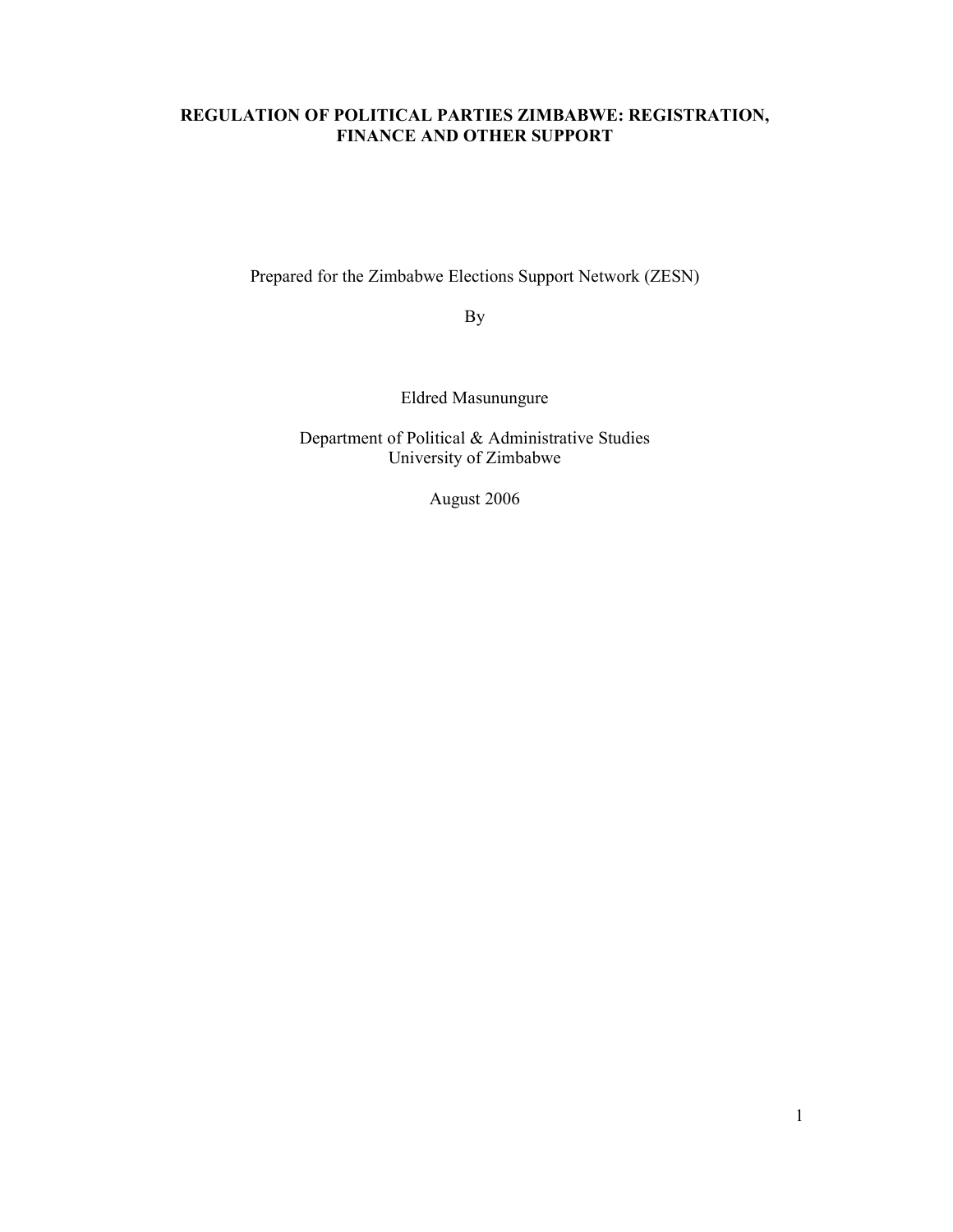### Executive Summary

The now defunct Electoral Supervisory Commission (ESC) in its valedictory report on the Senatorial elections and the Gutu House of Assembly by-election of November 2005 notes that the absence of laws for the registration of political parties had led to the emergence of 'fly-by-night' political parties. It then recommended that to curb this tendency, political parties should be formally registered.

This Report is an attempt to contribute to the debate not so much to stir the debate further but to clarify issues by more objectively but critically looking at the merits and demerits of the proposal. It does so by situating Zimbabwe within a community of nations but one that is struggling to consolidate its democratic practices and by interrogating the rationale for party registration, drawing lessons from other countries – developed and underdeveloped, old and new democracies – and recommending the 'best' way forward on this contestable issue.

The Report also gives a background of the regulation of political parties, reviews various models of political finance and the different issues normally regulated including corruption, disclosures, public subsidies and the penalties for non-compliance with the law. It then focuses on Zimbabwe by examining the regulatory framework applicable in the country but aloes doing so from a comparative canvass. After critically analysing the various models, the report then recommends what is deemed to be the most appropriate reforms in the country that can best promote transparency, accountability and efficiency in electoral management and processes.

Many countries have regulations governing political parties at some stage of the political game. These include mature democracies in North America like Canada and the United States, many European countries including Belgium, Denmark, the Netherlands, France, Germany, Sweden, Italy, Austria, Spain and African countries like South Africa, Kenya, Mozambique and Zimbabwe. There are numerous aspects of party activity that can be regulated but in almost all cases, it is the financing of political parties that is the most prominent and also the most contested and controversial. In this Report, we conclude that when done in good faith i.e. without ulterior and sinister motives, party regulation promotes transparency and democratic accountability to the public, curbs corrupt practices and provides for penalties for breach of the regulations. However, when the impulse to control drives the introduction of party registration, then the move can be a recipe for mutual suspicion and distrust which can further poison the political atmosphere.

### On Political Party Financing :

- Mass parties, because they are membership-driven and oriented, tend to opt for a grassroots funding methodology, relying on small membership dues from numerous individuals or on union support.
- Political parties also use various fundraising techniques to finance their activities, and where corporate donations are not readily forthcoming, political parties, especially governing parties, often resort to toll-gating and kickbacks.
- In most of the developing countries undergoing economic reforms, privatisation programmes provide another lucrative source of party (and indeed, personal) funding.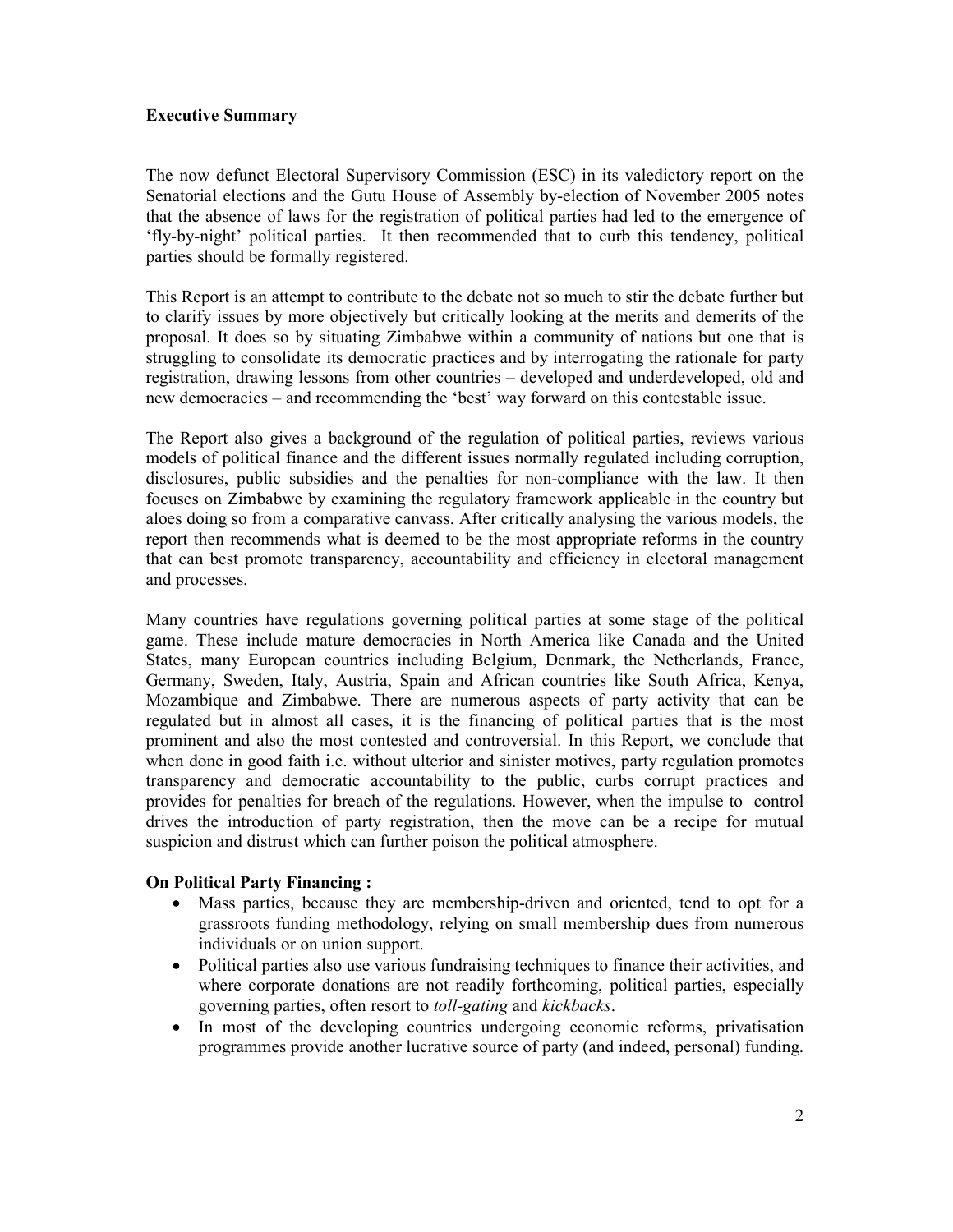- By and large the fortunes of parties are determined by the amount of resources at their disposal. Their capacity to sponsor election candidates and organize effective campaigns is largely determined by access to such resources.
- One mechanism for subsidizing political parties in the developing world is through public funds, something that others view as indefensible.

## On Legal and Institutional Framework

- There are no laws in Zimbabwe that compel political parties to register in order to legally exist.
- The only time registration is obligatory is during elections when a party wants to contest by fielding a candidate/s. That is, a candidate is required by law to be proposed and endorsed by a certain number of registered voters in his/her constituency and has to pay a candidacy deposit which is returned if he/she gets a certain stipulated threshold of valid votes cast.
- The Political Parties Finance Act of 2001, (first enacted in 1992 and amended in 1997 before being repealed in 2001 only to replaced by a 'new' by the same title) explicitly defines a political party as "an association of persons the primary object of which is to secure the election of one or more of its members to a local authority or Parliament."
- A cursory look at the Political Parties Finance Act of 2001 framework indicates that political parties are free to regulate their affairs as they deem fit. The state does not interfere at all in the running of the 'domestic' affairs of these parties.

## On the Funding of Political Parties in Zimbabwe

- State-led political party financing is spelt out in the Political Parties Finance Act which stipulates the requirements for accessing public funds not only to run elections, but to finance political party activities even outside the electoral arena.
- By law any political party that garners at least 5% of the vote in the previous election is eligible to receive public fees, and to date only two political parties – the ruling Zanu-PF and the main opposition MDC - have enjoyed the privilege.
- Most political parties in the country, great or small, still depend on the financial and other resources of generous individuals, businesses and private organizations.
- Political parties are not required by law to disclose their source of donations from within the country nor does it set ceilings for such contributions, let alone account for public funds that would have been availed to them.
- Contributions from 'well-wishers' is also a key source of funding for major political parties.
- Some revenue is generated from sale of membership cards, party regalia and literature.
- Another lucrative source for big parties is their business interests. Both the Zanu PF and the MDC have substantial business interests that contribute to party finances.
- Other small parties do not have similar ventures but Zanu-Ndonga depends a great deal on the funds generated by the business interests of its president, who contributes about 60% of the party's revenue.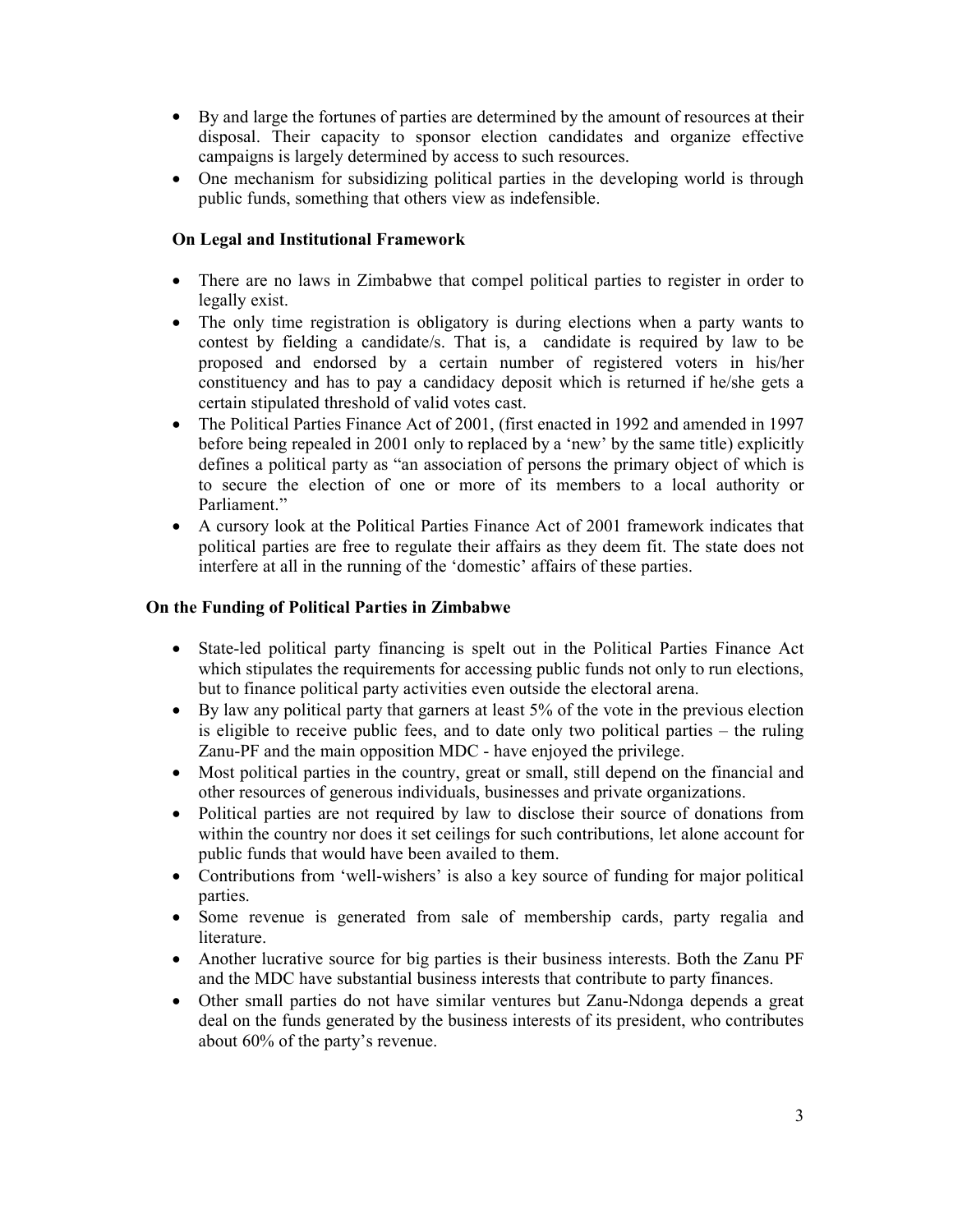• For the ruling Zanu-PF, as is the case with other governing parties throughout the world, an important dimension is the sourcing of resources by virtue of being at the centre of the state.

## On Registration of Political Parties in Zimbabwe:

- The ESC report claims that the absence of laws for the registration of political parties had led to the emergence of "nondescript small parties with little content and no standing, let alone sustainability"
- In addition, the ESC asserts that registration of parties will supposedly defend national security interests as the state could use the information so availed through registration to carry out investigations to ascertain the party's intentions and to weed out potential saboteurs.
- There is no consensus on this proposal with opinion deeply polarised along partisan lines. Ruling party sympathizers feel this regulation will stop the emergence and existence of "brief case" political parties whose only purpose is to confuse the masses.
- The two MDC factions counter-argue that the ESC recommendations are not only unconstitutional but fail to take into account that political parties are voluntary organizations and that legal requirements will undermine the volunteer character of parties, and lead to their privatization and bureaucratization. The essence of electoral democracy, they contend, is that political parties involve individuals and organizations that are independent of undue control by the state and hence should be left alone to determine their internal affairs.

### Recommendations

- There is nothing inherently wrong with registration of political parties per se but only if it is done in good faith.
- The registration of parties must be done by a strictly impartial and inclusive body of public-spirited citizens who have no partisan affiliations. Though free political participation is guaranteed in the Zimbabwe Constitution, no political party may participate in an election unless it is registered as political party.
- Public funding should be provided for registered parties based on a consensually arrived at formula and only for electoral purposes. The formula must be such that it discourages the sprouting of 'one person', 'brief-case' and phantom parties.
- Political parties must be able to fund their own operations outside the electoral arena.
- Legislation should define what a "registered political party" is, and a definition appropriate to the Zimbabwe situation which has two partly elective and partly appointive chambers would have to be worked out.
- Legislation will need to be put in place limiting expenditures of parties and candidates in elections and must define election expenses.
- Candidates should be reimbursed for a portion of their electoral costs but only if they satisfy a defined threshold of votes in their constituency.
- A maximum amount of the donation per donor should also be specified.
- Legislation must require the disclosure of the names of donors to registered parties and candidates if the donation is more than a stipulated amount.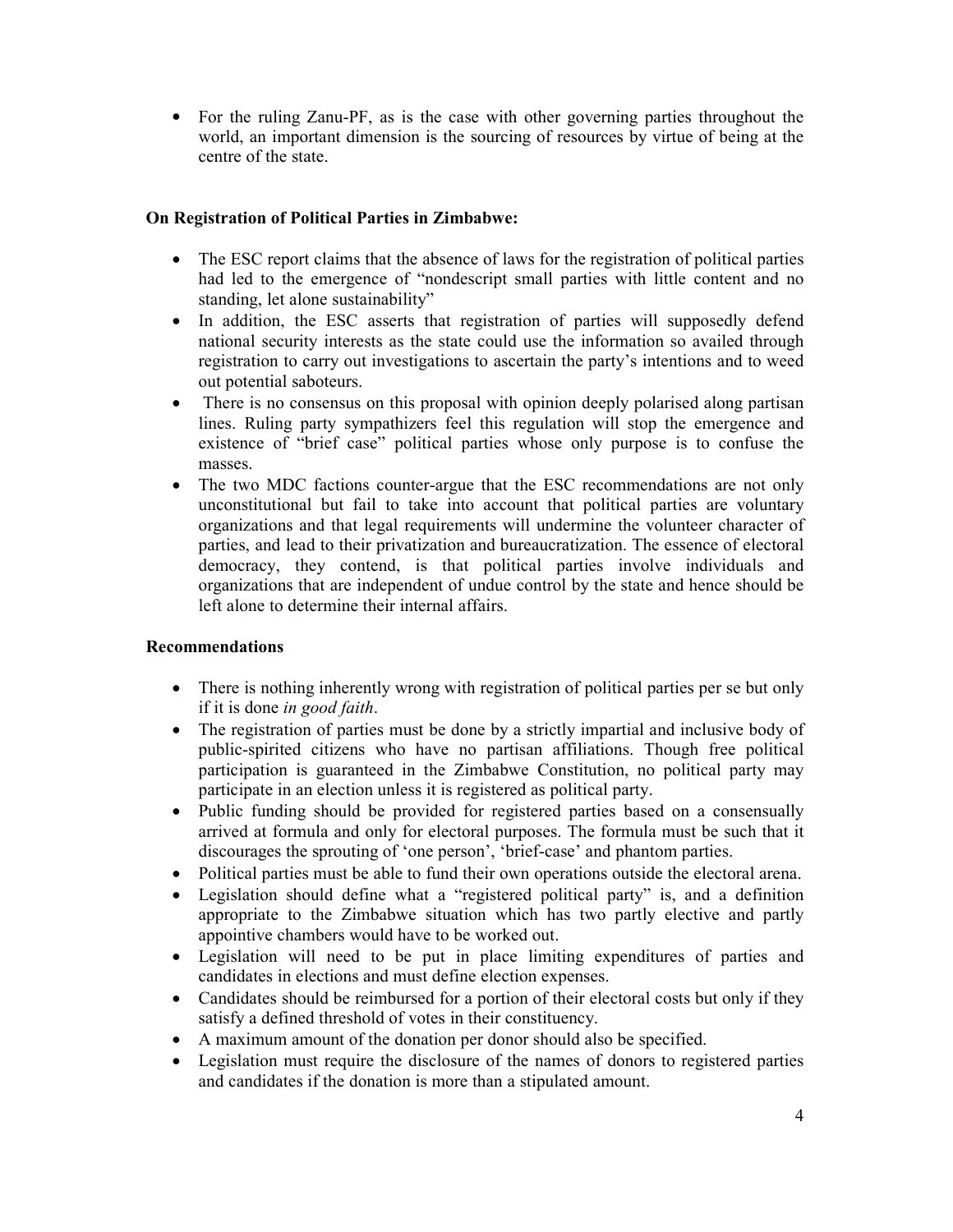- No contributor can donate through a third party.
- Parties and candidates must also be required to account publicly for the uses to which they put public and donated funds.
- In line with regulations and best practices elsewhere, foreign donations to political parties and candidates must be prohibited.
- Stiff penalties must be imposed for infractions of the law governing party financing.

In conclusion, political parties, like biological organisms, need to nurtured in order for them to grow and develop into healthy and functional entities. For this, a conducive operating and institutional environment is a minimum condition. A regulatory framework can set parameters within which all credible political parties can gladiate for power, market their electoral wares to the public while allowing the court of public opinion as freely and fairly expressed in the ballot to be the final arbiter who shall govern the demos. Regulation of political parties does not of necessity vitiate these tenets; but controlling may well do.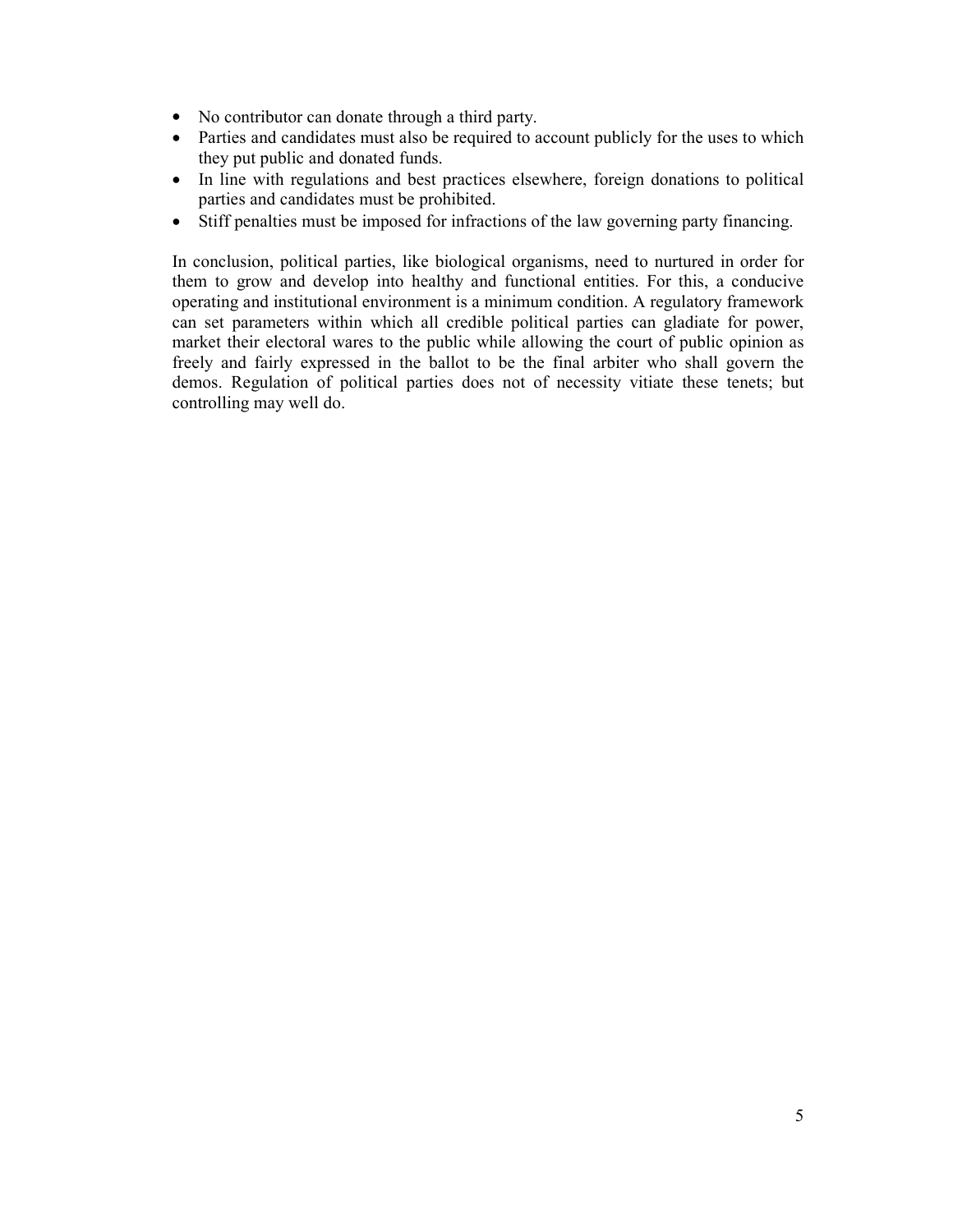### 1: Introduction

In early June 2006, *The Herald* had a screaming headline on the registration of political parties in Zimbabwe. The story emanated from a recommendation by the now defunct Electoral Supervisory Commission (ESC) in its valedictory report on the Senatorial elections and the Gutu House of Assembly by-election of November 2005. The, perhaps aspiring to die with a bang, observed that the absence of laws for the registration of political parties had led to the emergence of "nondescript small parties with little content and no standing, let alone sustainability." It then recommended that this 'problem' could be curbed if parties were required to register with its successor, the Zimbabwe Electoral Commission (ZEC). The recommendation than triggered considerable debate and controversy in the political and civic community that was partly captured in The Herald ( 8 June 2006) article: "Bid to amend electoral laws stirs debate." This report is an attempt to contribute to the debate not so much to stir the debate further but to clarify issues by more objectively but critically looking at the merits and demerits of the proposal. It does so by situating Zimbabwe within a community of nations but one that is struggling to consolidate its democratic practices and by interrogating the rationale for party registration, drawing lessons from other contrives – developed and underdeveloped, old and new democracies etc. – and recommending the 'best' way forward on this contestable issue.

The report first gives a background of the regulation of political parties, reviews various models of political finance and the different issues normally regulated including corruption, disclosures, public subsidies and the penalties for non-compliances with the law. It then zeroes in on Zimbabwe by reviewing the regulatory framework applicable in the country but aloes doing so from a comparative canvass. After critically analysing the various models, the report then recommends what we deem to be the most appropriate reforms in the country that can best promote transparency, accountability and efficiency in electoral management and processes.

### 2. Regulation of Political Parties: Background

In public affairs, regulating entails setting rules of behaviour for individuals and/or institutions to comply with and these regulations are almost always backed up directly by the sanctions or penalties of the state. The term regulation conveys the same message and intensity as 'standards' in that standards also set rules of conduct backed by negative sanctions that apply if the standards or procedures are not met or followed. It may be observed that regulations and standards carry with them the notion of equality of treatment and equality before the law, p0owerful ideas in democratic societies. Both 'regulations' and 'standards' are qualitatively different from 'guidelines' in that the latter suggest flexibility and a capacity to recognise that circumstances and situations are different and unique. It is important to note though, that in some cases, regulations and standards, despite being backed by sanctions of the state, may in fact be applied flexibly while guidelines may be obeyed as if they are standards. When governments intervene directly in governing human affairs, they often do so through regulations. However, not all things are regulated, and even those that are, the intensity of regulating varies from one country to another. This is the case with political parties.

Political parties are organised human entities through which political gladiators struggle for power to control the state and its resources for purposes of governing the society in which they are located through the implementation of its policies and programme. They are one of the manifestations of modern polities, be those polities be democratic or tyrannical. The historical genesis and development of political parties was an acknowledgement that the mass of the people needs to be taken into account in the organisation of the polity. American political scientist Schattschneider is in full praise of political parties:

The rise of political parties is indubitably one of the principal distinguishing marks of modern government. The parties, in fact, have played a major role as makers of governments, more especially, they have been makers of democratic government (1942, 1)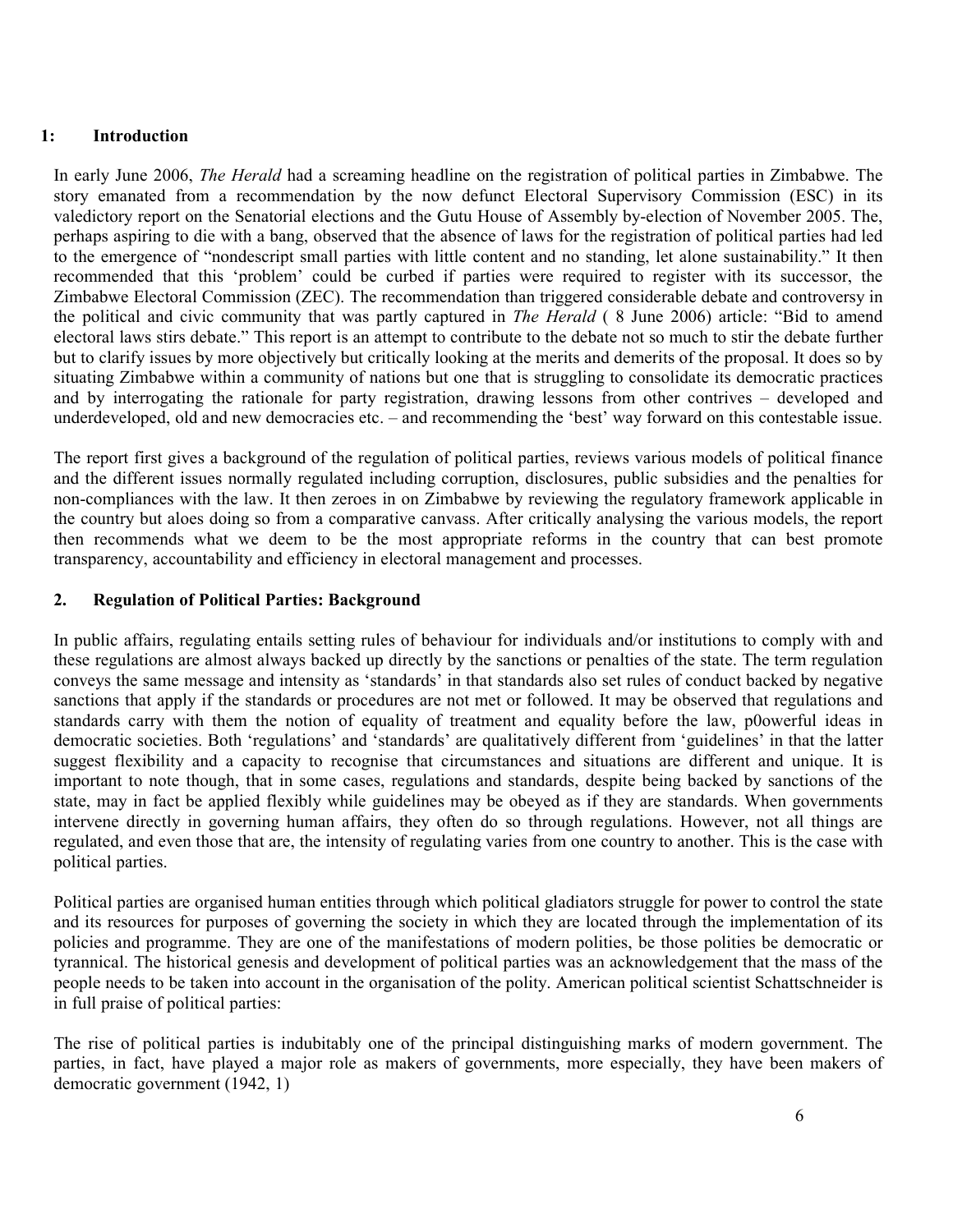Formally, political parties can be defined as "any group that presents at elections, and is pable of placing through elections, candidates for public office" (Sartori 1976, 64). They e agencies for the acquisition of power and arose as a natural outcome of the extension and pansion of the suffrage in the 19<sup>th</sup> century and they became necessary as a mechanism to ganise the mass of people now legally entitled to vote.

arties are vehicles for popular mobilisation especially for purposes of interesting people to participate in elections. They are not only aggregators of peoples interests and aspirations, but parties are important in forming the opinions of voters. As Rautenbach and Malhembe point it, parties "influence public opinion and political tendencies, and form a link between the people and the government" (1999, 136). To this extent, they are indispensable to the process the formation of the political will in a democratic society

Should these political organisms be regulated and if so how? If political parties are agencies for the acquisition and exercise of power, should the public fund their power seeking activities? If, so how? What are the practices in Africa and beyond? To appreciate answers to these questions we must first note and realise that there are different types of parties and each type has its own requirements and mode of operation. One basic distinction between parties is that based on party structure and membership, which leads to the distinction between *cadre* and *mass* parties. Cadre parties have been described as a "grouping of notables" whose primary goal is attaining office (Landes 1983, 257). Membership in such parties is loosely defined, with no formal admission procedures or registration forms. The party's ideology is general and diffuse rather than specific, and for our purposes, we note that party finance is dependent on large individual and corporate donations. Typical examples of cadre parties are North American parties (Republican and Democratic parties), the British Conservative party and most moderate Europeans parties. In contrast, the mass party "is characterised by permanent organisation and effort even between election campaigns, by formal membership requirements, and by an emphasis on ideology and platform rather than simply electoral success" (Ibid). Moreover, mass parties base their finances on individual membership dues, trade union support, and in recent years, the public financing of election campaigns. In Europe, the British Labour party is the most outstanding example. Africna political parties tend invariably to be mass parties and in Zimbabwe, the ruling Zimbabwe African National Union-Patriotic Front (Zanu-PF) and its nemesis the Movement for Democratic Change (MDC) are without doubt mass parties.

Most if not all functional democracies have a party system by which is meant the competitive relationship between two or more political parties. The Zimbabwean party universe has been a dominant one-party system from Independence in 1980 to September 1999<sup>1</sup> when the opposition MDC was founded and has remained as a viable and serious threat to the indefinite prolongation of power by the ruling party. Since 1999, the country's party system can effectively and justifiably be described as a two-party structure.

Regulation of political parties can be said to be universal wherever these political entities exist but the mode and degree of regulation differ. It is important to stress that *registration* of political parties is only one of many ways of regulating political parties. In other words, regulation of political parties includes, but is not at all limited to the requirement for registration of political parties. It also does not follow that political systems that require party registration are of necessity more authoritarian and therefore less democratic than where such registration is not required. The absence of requirements for party registration may actually mask the existence of even more insidious legislation that suffocate or stifle the operations of the 'free-to-exist' political parties. People can form political parties as and when they wish, but then the operating environment is so hostile as to enfeeble such political

 $\overline{a}$ 

<sup>&</sup>lt;sup>1</sup> The party system was mildly competitive from 1980 to 1987 when there were two strong liberation war parties

<sup>(</sup>PF-Zapu and Zanu-PF) before they merged in 1987 to form the unified Zanu-PF thereafter.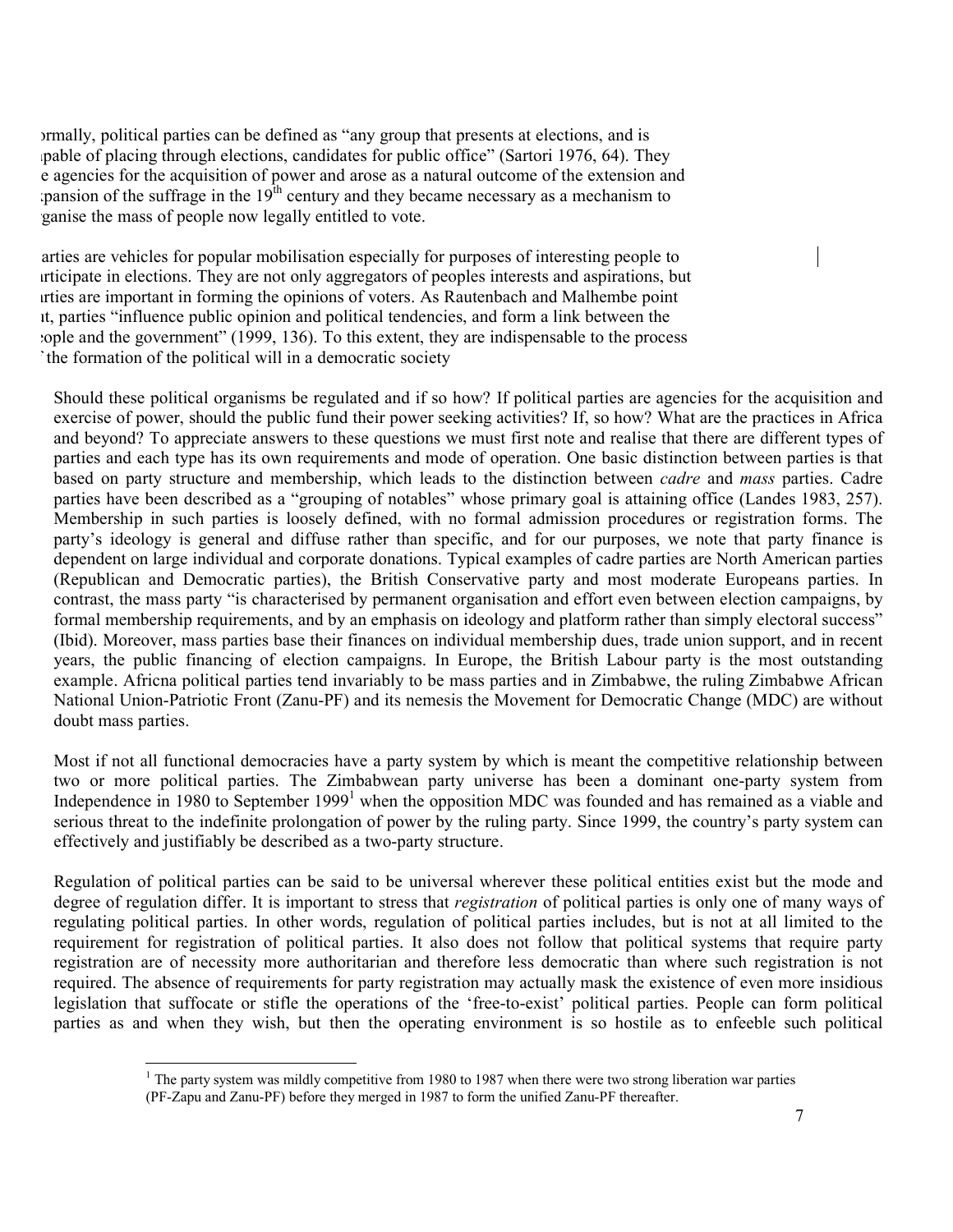organisations. This appears to be the case in Zimbabwe. Political parties can be freely formed but are not free to operate.

There are gradations of regulatory frameworks ranging form the permissive to the most rigorous. In other words, party regulations can be defined and understood in two senses: liberally and expansively. The expansive sense of party regulation is when virtually all activities of political parties are regulated in one way or another from birth and throughout their lifespan. The liberal or 'light' sense is when only a few aspects of political party activities are subject to official intervention and control otherwise the parties enjoy considerable autonomy and space to operate as they deem fit, of course within the confines of the law of the land. In this 'light' sense, political parties need not formalise their existence by registering their birth with any state regulatory agency.

In a multi-party, electorally competitive system, it is indeed inevitable that political parties, as gladiators for power, do register their presence on the electoral field should they decide to contest elections. This suggests that registration of the parties for purposes of participating in the struggle for power via the modality of elections is unavoidable and compelling. This is because the parties have to appear on the ballot paper with other rival parties and so as to enable voters to make a ballot box choice between or among them. This is the 'soft' end of the registration continuum. Often, the supreme law of the country, i.e. the Constitution, is silent on the existence and rights of political parties.

The German Constitution prior to unification ignored political parties, which prominent patriots tended to view with distaste<sup>2</sup>. However, its Basic Law institutionalised them as essential instruments of democracy and, recognising the enormous influence of political parties, even goes to the extent of requiring that their internal organisation "conform to democratic principles."<sup>3</sup> This appears excessively intrusive until the German case is viewed in the context of its troubled history. It has been persuasively argued that the principle that political parties may be formed freely allows the formation of parties that propagate the destruction of the state or the very democratic system itself that allowed their birth in the first place. To this extent, in Germany political parties may be proscribed or prohibited by the Federal Constitutional Court if their goals, objectives or activities of their supporters are directly against the democratic basis of the state and its existence<sup>4</sup> .

Moreover, there is no universal consensus on the need for so regulating. There are plausible arguments for and against regulating political parties. Some of the arguments for requiring registration of political parties are selfserving and are usually advanced by incumbent regimes and in such circumstances, party regulations are not necessarily in pursuit of the public interest. Often, the regulation of political parties is done for purposes of monitoring, controlling and upstaging opposition or non-governing political parties. In short, such registration is done so as to create an unfair political playing field and therefore is not done in good faith. This is the case not only with most post-Independence partial or pseudo-democracies but was also the standard legal staple under apartheid in South Africa and in settler colonialism in Rhodesia. In apartheid South Africa and colonial Rhodesia, numerous political parties and organisations were routinely banned in terms of security legislation and 'security' was broadly defined to capture within its definitional ambit many otherwise innocuous organisations.

When done in good faith, party regulation is meant to promote transparency and democratic accountability to the public, curb corrupt practices and provide for penalties for breach of the regulations. Many countries have regulations governing political party at some stage of the political game. These include mature democracies in North America like Canada and the United States, many European countries including Belgium, Denmark, the Netherlands, France, Germany, Sweden, Italy, Austria, Spain and African countries like South Africa, Kenya, Mozambique and

 2 David Currrie, "The Constitution of the Federal Republic of Germany" (1994, 207)

 $3$  Ibid.

<sup>&</sup>lt;sup>4</sup> Rautenbach and Malhembe, Constitutional Law,  $3<sup>rd</sup>$  ed., 1999, 135. Since the commencement of the German Constitution, only two parties had been banned by 1999.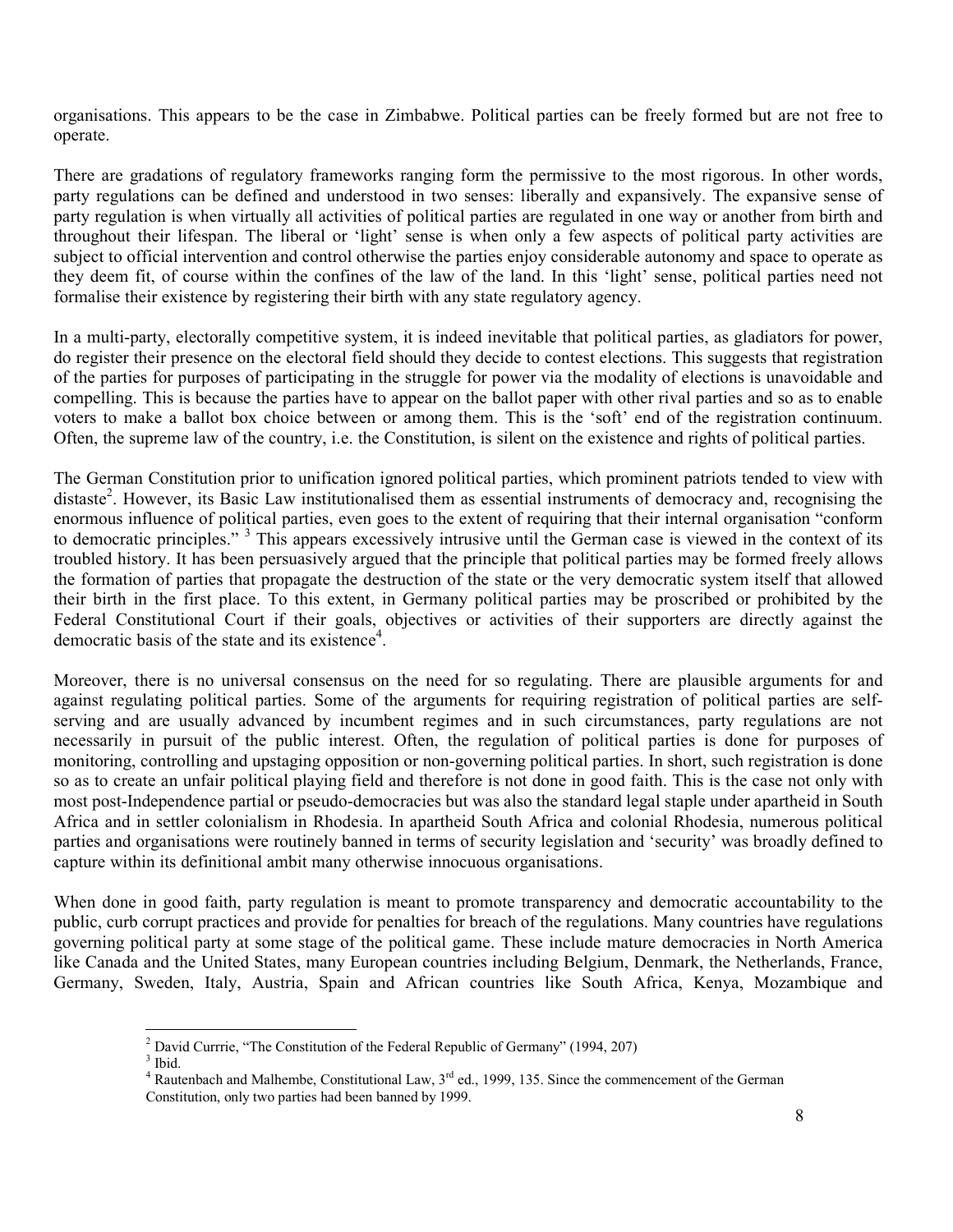Zimbabwe. There are numerous aspects of party activity that can be regulated but in almost all cases, it is the financing of political parties that is the most prominent and also the most contested and controversial.

# 3. Models of Party Finance

 $\overline{a}$ 

Political parties are first and foremost electoral machines and consequently, their major expenses are related directly to campaign expenses. One Canadian professional fundraiser, Israel Tarter once declared: "elections are not won by prayers alone"! He said this nearly forty years ago and since than, election campaigning has been very sophisticated and exorbitantly expensive. Party organisation and election campaign techniques now involve mass media advertising in the print and electronic media, including now the Internet.

As can be implied from the categorisation of political parties given above, the pattern of party finance varies between the cadre and mass parties. Cadre parties tend to be largely dependent on large contributions from few but big corporate donors. These parties now often rely on professional fundraisers sometimes called "bagmen." This pattern uses several techniques. The essential first step is this kind of fundraising is to select bagmen who have access to the financial and corporate elite: "you need millionaires to get money from millionaires,"<sup>5</sup> one time Canadian Prime Minister once advised (Landes 1983, 280). The fundraisers would then visit wealthy individuals and corporate executives for their annual contributions. A long time practice was for the donations to be split 60% for the governing party and 40% for the opposition. Such contributions thus ensured that no matter which party won the next election, the individual or corporation, having donated to the party coffers, could count on access to the political leaders. The Conservative parties in Canada and Britain are typical examples that rely on cadre type party finance with individual and business contributions from relatively few donors. Such parties have been more than able to finance themselves and often have opposed public subsidies of political activities. It may be mentioned that this 'bagman' phenomenon also tends to encourage the institutionalisation of a two-party system as little parties can hardly attract enough corporate largesse to sustain the operations.

In marked contrast to cadre parties, mass parties, because they are membership-driven and oriented, tend to opt for a grassroots funding methodology, relying on small membership dues from numerous individuals or on union support. This grassroots approach typically relies on two sources of party finance: annual membership dues and contributions from trade unions and interest groups. Annual membership and subscription dues are not very reliable and adequate to cover an average party's activities, especially in-between elections when enthusiasm and zeal for party activities are relatively low. A combination of the two sources is a much more dependable avenue. It may be noted though that one Canadian mass party, the Parti Quebecois in Quebec province was so successful in mass funding that it had the luxury of not only sending back corporate donations in the 1973 and 1976 provincial campaigns, but, after winning the 1976 provincial election, went on to proscribe such contributions. The British Labour party is another typical example that relies on individual and trade union financial backing and at one time the trade unions accounted for 80% of party funds.

There are many fundraising techniques used by political parties to finance their activities. Where corporate donations are not readily forthcoming, political parties, especially cadre parties, can resort to toll-gating and kickbacks. Tollgating is whereby government contracts or business would be allocated to those business firms and organisations that had contributed to the party coffers, while its related practice, kickbacks, is a scheme whereby once a firm had received government work, a certain percentage would be ploughed back to the ruling party, usually by way of campaign contributions (Wearing 1981, 58-64). Corrupt kickbacks are a very common practice, especially for governing parties. For instance, in Ghana, Gyimah-Boadi (2000) noted that the ruling NDC, by virtue of controlling the state, already had a powerfully lucrative source of funding – kickbacks on government contracts and the sale of

 $<sup>5</sup>$  It goes without saying that for the 2005 parliamentary elections in Zimbabwe, the bagman would need to be a</sup> billionaire, if not a trillionnaire!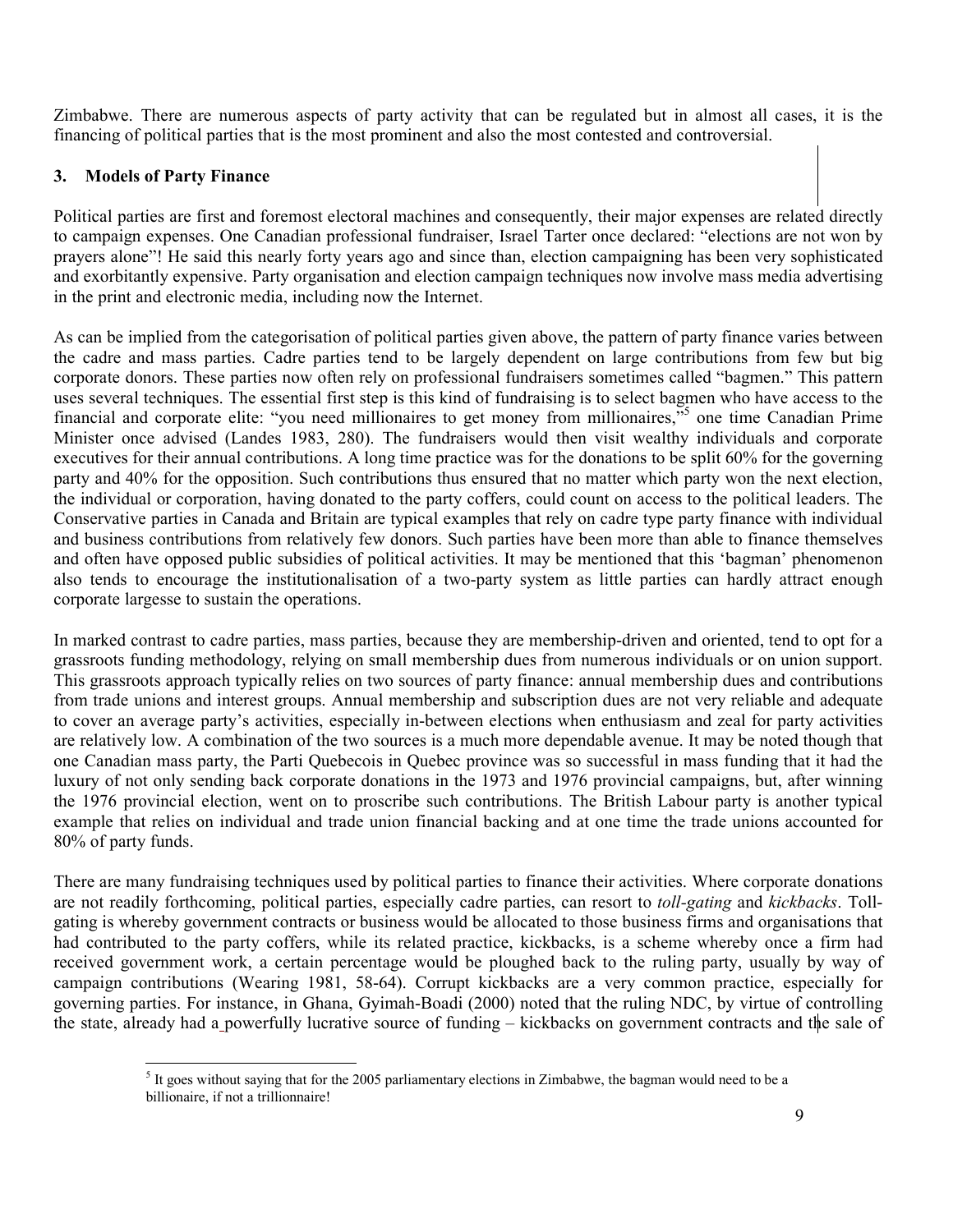state assets. He refers to a GHC 3 million (Int'l \$ 4.189) donation to the governing party in Ghana by Construction Pioneers, a road-building company that had a huge contract with the government. In most developing countries, these are sometimes referred to as "10% commissions".

In Africa and other developing countries, privatisation programmes provide another lucrative source of party (and indeed, personal) funding. These "political privatizations" are proving to be even more lucrative channels for party and personal funding than the old "10 per cent commission" levied on the value of government contracts awarded. Africa Confidential dissects the interconnections between the leadership of the ruling party in Côte d'Ivoire, the Parti Démocratique du Côte d'Ivoire (PDCI), and the business class in the context of privatization. Needless to  $\frac{1}{3}$ y, these opportunities for political funding through the control of the state become available to new parties as well once they are voted into office, as in Zambia (1991), Malawi (1994) and Nigeria (1999) (Africa Confidential 39, 13 June 1998).

In short, healthy political parties are often well-resourced political machines and the more resourced they are, the more they are likely to be in electoral contests. This is also the conclusion arrived at by Lloyd Sachikonye in his study of political parties in Zimbabwe:

> In sum, the fortunes of parties are, by and large, determined by the amount of resources at their disposal. Their capacity to sponsor election candidates and organise effective campaigns is largely determined by access to such resources. The same relates to their capacity to run a party secretariat and to pay party workers regular salaries. Similarly, the capability to advertise in the press depends on whether they have the requisite financial resources. The smaller parties clearly lack such resources (Sachikonye 2006, 34).

One mechanism for endowing parties with the necessary resources is through public funding, a matter that we address below.

# Public Funding

Public funding is increasingly the most popular form of party finance, at least with regard to election expenses. This is also the most controversial model of party finance. The principle of state funding of political parties applies in various countries<sup>6</sup>, but, Rautenbach and Malhembe argue, in a developing society that has only recently adopted a democratic system and where party financing is only available to parties actually represented in the legislature, the exclusion of non-represented parties may indefinitely paralyse such parties. It also has the effect of protecting represented parties from competition (success breeds success!) It appears, therefore, as if this arrangement is unfair under such circumstances and places an unreasonable limitation on the free political participation of non-represented parties and their members.

Issues of campaign funding have posed difficult problems of policy and law in many countries, including in Germany and the USA. In Germany, animated debates have raged over the question of public funds being used to fund the quest for power by political parties. Should the quest for power be treated in the same way as state funding for private schools? It has been argued that the doctrine of equal electoral opportunity forbids the state to take sides in election campaigns. Currie notes that this understandable principle has obvious immplicaitons for state support of political parties (1994, 208). He notes that in Germany, the government may not distribute political propaganda for the parties to which its members belong and this means the disfavoured parties are excluded from the free use of public broadcast media that other parties enjoy.

<sup>-</sup><sup>6</sup> Examples include: Germany, France, Sri Lanka, Canada, Denmark, Belgium, the Netherlands, Greece, Sweden, Austria, Italy, Spain and Zimbabwe.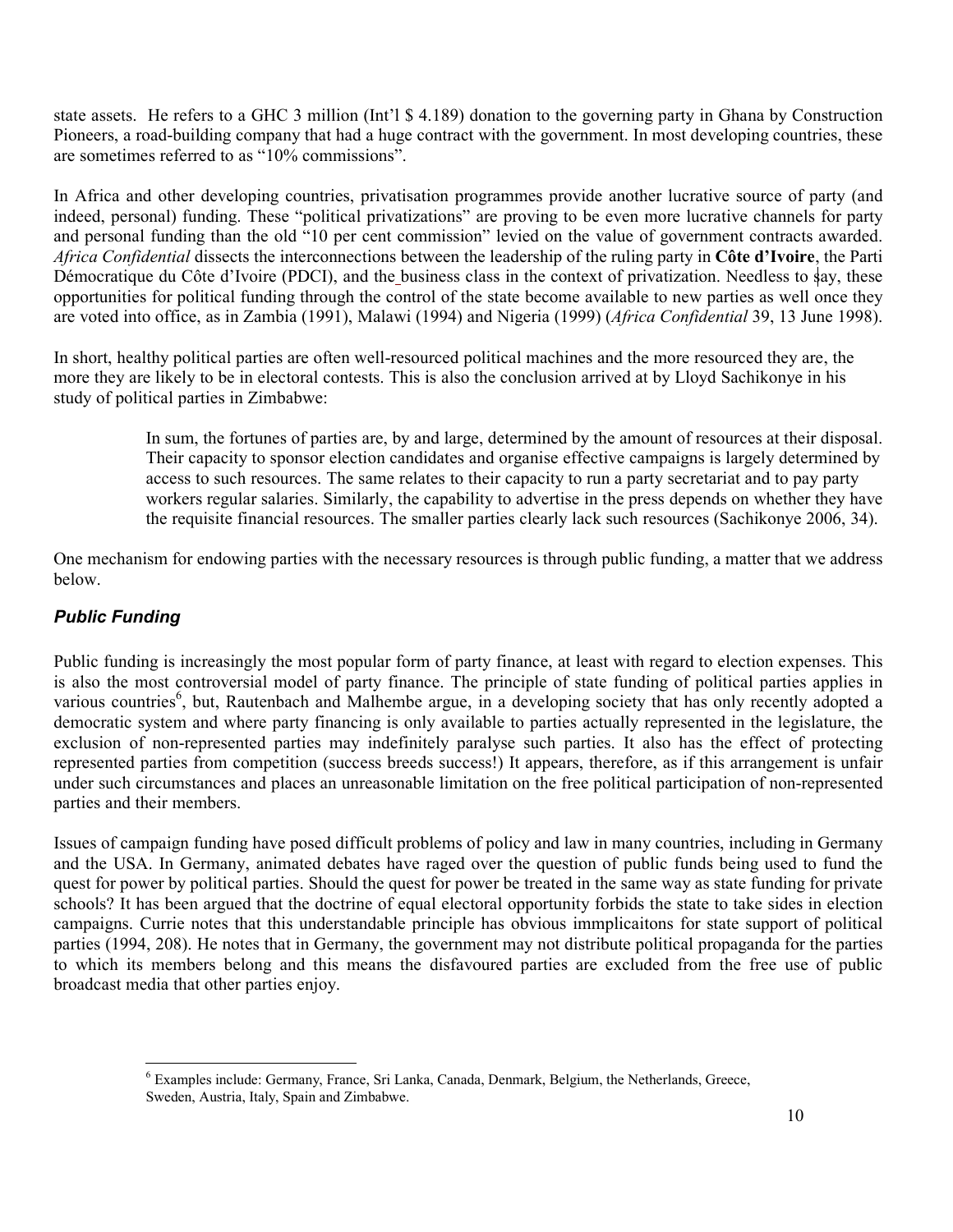A related, and even more interesting argument is that unrestricted state subsidies infringe on the autonomy of political parties. Political parties are normally formed freely and on any basis and being state-funded, it is contended, raises the unappetising prospect of political parties that are dependent on the state, which further raises the prospect that 'who pays the piper calls the tune.' This will then raise the spectre of the very unwholesome symbiotic relationship that existed between the Nazi party and the state during the Hitler era. To be sure, a partial public financing of the parties through yearly or monthly payments for their entire political activity might not necessarily incorporate the parties into the state's organizational sphere, but it would entangle them in it and render the parties dependent upon state support. Supporters of state subsidies to political parties argue that if voting is a constitutional right, then the state must be compelled to subsidise the assertion of a constitutional rights. Their argument goes like this: "Since the holding of elections is a public function and the parties have a decisive role to play in the electoral process under the constitution, it must be permissible for the state to make financial resources available not only for the elections themselves but also for the political parties that sustain them" (Currie 1994, 212).

On one hand, the assertion goes, state subsidies can pose a significant threat to freedom; on the other, they may be necessary to make freedom a reality.

In Germany, the state-funding issue has triggered intriguing philosophical and legal questions that have been brought before the Constitutional Court. State subsidies for political parties, the Court once concluded, not only abridged the freedom of the parties themselves under Article 21 (1); they also offended the provision of Article 20 (2) that "all state authority emanates from the people" (Currie 1994, 211). Political parties, the Court seemed to be saying, were the indispensable instrument through which the people asserted their prerogative to determine the actions of public authority. Government assistance, by weakening the parties' dependence on the people, thus impaired the people's right to exercise their sovereign powers. In 1992, the Constitutional Court decision ruled as follows:

The freedom of parties from the state posited by the Basic Law requires not only that parties be independent of the state itself but also that they retain their identity as freely constituted associations rooted in the social and political sphere. The parties must remain dependent upon citizen approval and support not only politically but economically and organisationally as well. Public funds thus may not be permitted to liberate individual parties from the risk of failure of their efforts to obtain sufficient support from the voters.

In short, the argument is against unrestricted grants to political parties not disavowing them completely. The weight of the argument is towards targeted state funding, i.e. that the state could provide financial support to parties in order to cover the necessary costs of an appropriate electoral campaign – not to subsidize the activities of the parties in their entirety. State financing of political parties must be sharp and targeted instrument for legitimate electoral activities. In this vein, since elections are indubitably public functions, they deserve public funding; however, such funding for non-electoral activities becomes impermissible. This then immediately raises the question of disclosure and accountability for the public funds disbursed.

It has been argued that permissible though it may be for developed countries to subsidize political parties, it is morally reprehensible to do so in developing countries afflicted by the economics of scarcity. This school of thought argues that there are other worthier sectors that desperately need the money, e.g. education, health, infrastructure etc than creating another "gravy train" for politicians. This was the argument passionately advanced by one vocal and now late ruling party MP, Lazarus Nzarayebani during parliamentary debate on the Political Parties (Finance) Bill in 1994:

> May I say from the onset that this is a bad law. I say this with all sincerity, with all my heart and conscience put together. My concern is, as an hon. Member that we have no money. At least I am well informed that we have unbearable debts internally and externally and our ability to service these debts is not just there. I am a cadre of this party and I am well disciplined, I suppose. I know that the party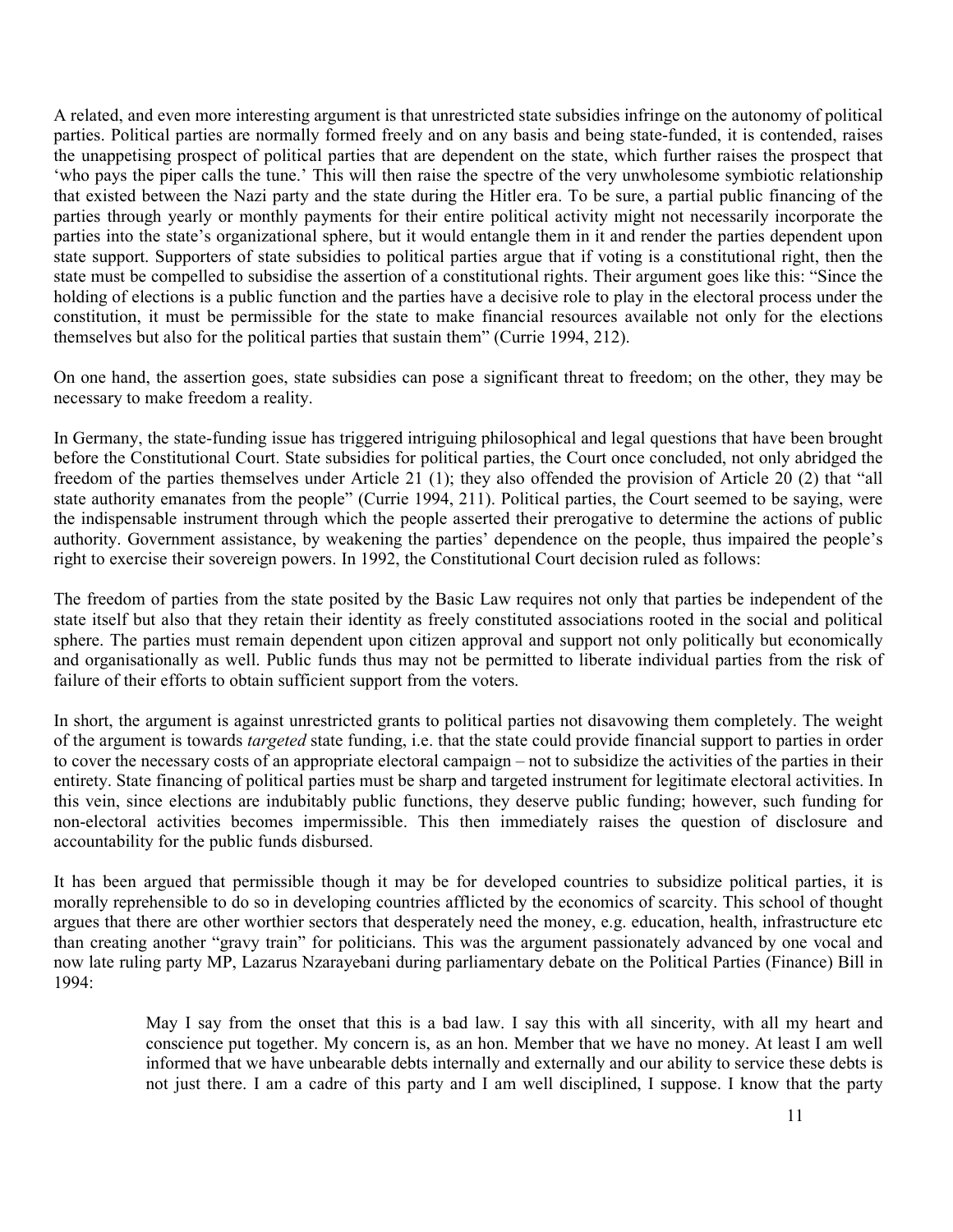ZANU PF will continue to form Government from now until time immemorial. If this money was put up to viable/economic projects in our constituencies, this would be the most important thing that would help every Tom, Dick and Harry. This way of spending money is not good when we are beggars and when we have no money – I do not think that is a reasonable thing to do at all. ... We need to pay for food, we need to do a lot of things - and then we budget for supporting political parties, what for? We do not have the money.

… It is my contention and my submission that if that money – if it was considered how best we should use it in our constituencies, almost of all which are ZANU PF, I tell you, for the next five years we are in power, if we had a viable project in each of these constituencies it would be more profitable to our people, to the party, and to ourselves than actually dishing that money into the dust bin. This is money we do not have, money we have to borrow. When will we learn to do things economically? (Parliamentary Debates 27 August, 1992, 1306).

The counter-argument, equally valid, is that democracy does not come cheaply and therefore that in fact, state funding is needed for all political parties in counties with fragile democracies where the governing party has inexhaustible access to state resources that it routinely abuses bolster its party activities and to campaign in elections against enfeebled opposition parties. The gross inequality of resources between ruling and opposition parties has been noted to a point of outspending all opposition parties put together. For instance, Fall (2000, 313-331) calculated that, in Ghana, the ruling party outspent all opposition parties combined by 15:1, probably by a bigger margin in Kenya, and by as much as 30:1 in Senegal. Clearly, such a situation affects that democratic content and quality of elections. To Fall, fairness of electoral processes and outcomes is, in turn, a major factor in the chances of successful consolidation of a fledgling democracy. "It is for the sake of consolidating the fragile democracy that has re-emerged in Africa that public funding of political parties should be considered seriously and may need to be adopted widely", he writes.

There are strong arguments, therefore, for state funding of political parties. Political parties need funds in order to play their roles effectively in the democratic process, especially the opposition parties' role of balancing the incumbent regime. Moreover, the argument goes, if parties received public funds, the incentives for resorting to illicit avenues for funding might diminish. Public funding can also level the playing field somewhat for all players and, equally important, act as the "sweetener", the quid pro quo, for a stringent regulation of election expenditure. Parties that accept public funding can be made to agree thereby to disclose their other sources of income, publish audited accounts and observe spending limits. A legal provision entitling any registered political party to seek judicial enforcement of the regulations will give all participants in the democratic process the tools to insist on transparency, and thereby protect and advance democracy.

According to Currie (1994, 211), the Germany state-funding of political parties dilemma was resolved, at least tentatively, by noting that there was no basis for distinguishing between elections and other party activities; what mattered was the total amount of the subsidy, its relation to resources raised from other sources, and their distribution among the various parties. The bottom-line was that the total subsidy for all parties was not to exceed the mean sum that had been granted during the preceding three years; that no party was to receive more from the state than it raised on its own; and that each party's share must be based in part upon its relative success in attracting private contributions.

It may equally be noted that one of the arguments in favour of public financing of political parties in Germany, as in the US and other countries, was that it would limit the influence of large private corporations. Nonetheless, legislative measures appear necessary to combat excessive private influence by limiting private contributions directly.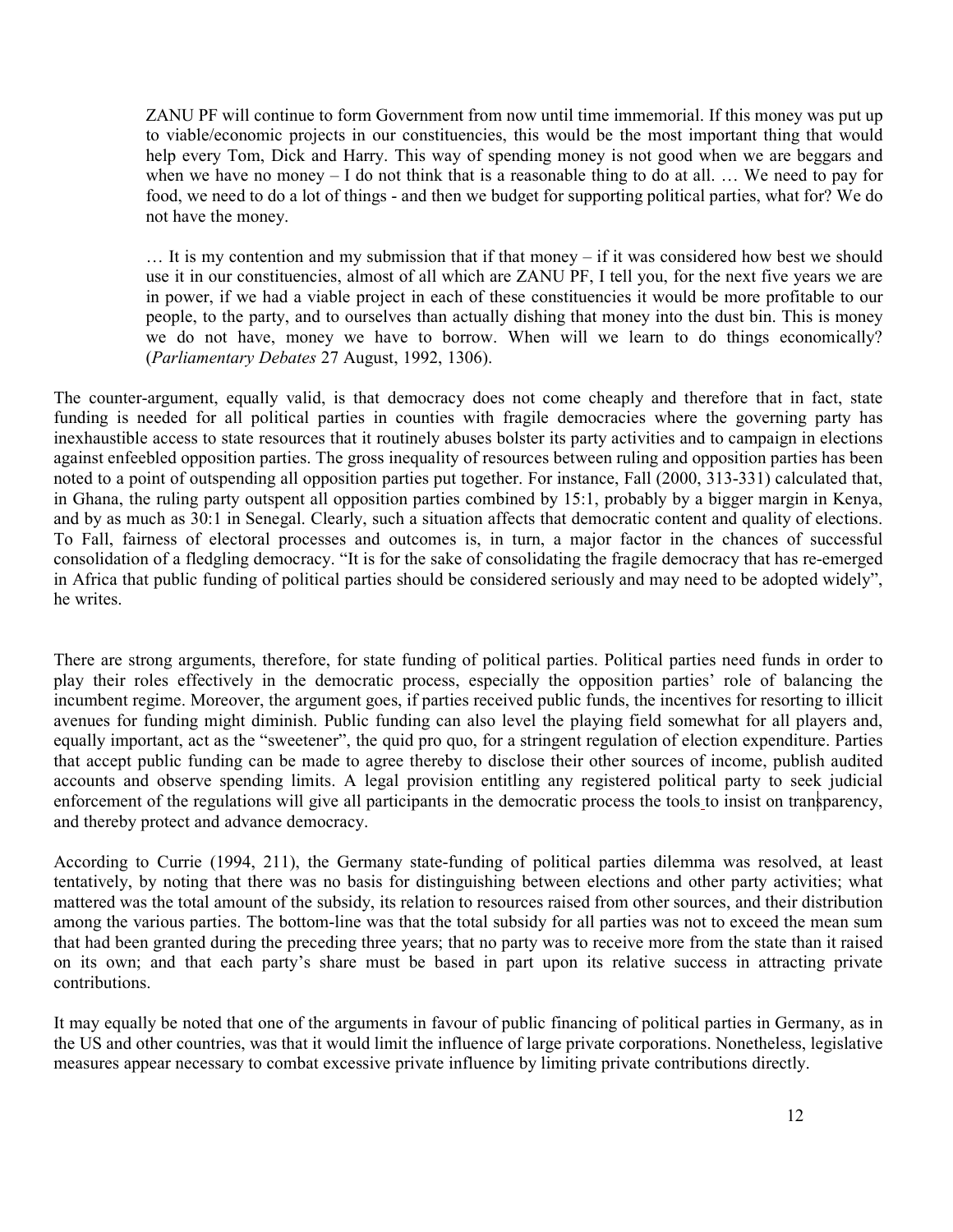Once the principle of public funding is accepted, then it begets the question of accountability for those taxpayers funds. Political parties, to the extent that they perform a socially desirable function in a democratic system, must be required to account publicly for the sources and uses of not only public funds obtained, but other sources of funding as well. This is meant to ensure public knowledge of all contributions large enough to have a significant influence on party policy. Germany goes further by requiring that the internal organisation of political parties "conform to democratic principles."

In South Africa, the rights in respect of free political participation are not absolute. In terms of the Electoral Law, no political party may participate in an election unless it is registered as a political party and in order to register, a party must supply various particulars and a deposit must be paid. Further, inside the legislature itself, the rules of procedure in terms of the South African Constitution must provide for financial and administrative assistance to parties in parliament to enable them to perform their functions effectively (Rautenbach and Malhembe 1999, 136). In national legislation, provision must also be made for the funding on a proportional basis of political parties that participate in national and provincial legislatures. This is consummated in the Public Funding of Represented Political Parties which created a fund for party funding of only those parties represented in the National Assembly or provincial legislature.

In Canada, one response to the traditional techniques of party finance was the passage of the Election Expenses Act in 1974 which not only regulated party fundraising activities but also provided public subsidies for election expenses. One significant requirement of the Act is that the parties have to file an annual financial report with the Chief Electoral Officer. In addition to requiring an annual report, the Election Expenses Act

> puts a ceiling on the amount of money that parties and candidates can spend; it provides for the disclosure to the sources of party and candidate incomes; grants subsidies for candidate expenses and party media advertising; and establishes a tax credit for people contributing to party funds (Landes 1983, 281).

The effectiveness of this Act in curbing some of the undesirable party financing practices was open to challenge. First was that the limits to party and candidate expenditures were set relatively high. In other words, the ceiling was set so high that no party could reasonably exceed it and as such, the legislation did not really curtail party spending in campaigns. A second defect concerned the amount of individual contributions: any donation of over C\$100 must be disclosed, but no limit was put on how much can be given. Thus, the financial dependence on small groups of financial backers and donors was not greatly diminished. Third, the enforcement provisions for violations of this Act were weak in that it was up to the public or the various parties to lay complaints with the Chief Electoral Officer. Given these limitations of this 1974 Act, the traditional pattern of party finance remained largely in place, with public funding grafted on. The chief critique of this Act then was that it provided a legal way of raiding the public treasury without either curbing traditional patterns of party financing or giving the public control over the area of party finance.

In the United States, disaffection with the manner in which electoral campaigns were funded led to reforms in the 1970s. These reforms sought to put more effective limits on contributions and spending for both individual candidates and parties. In a major departure from past practice, the USA in 1974 adopted provisions for the public financing of presidential election campaigns. Under the reform, a party's presidential nominee who accepted public money was prevented from obtaining private donations for general election expenses. Another major reform concerned the development of political action committees (PACs). PACs may be formed by any group to support a particular cause, candidate, or party and they have become a major source of political funding in the American system.

### Foreign Donations as Source of Party Funding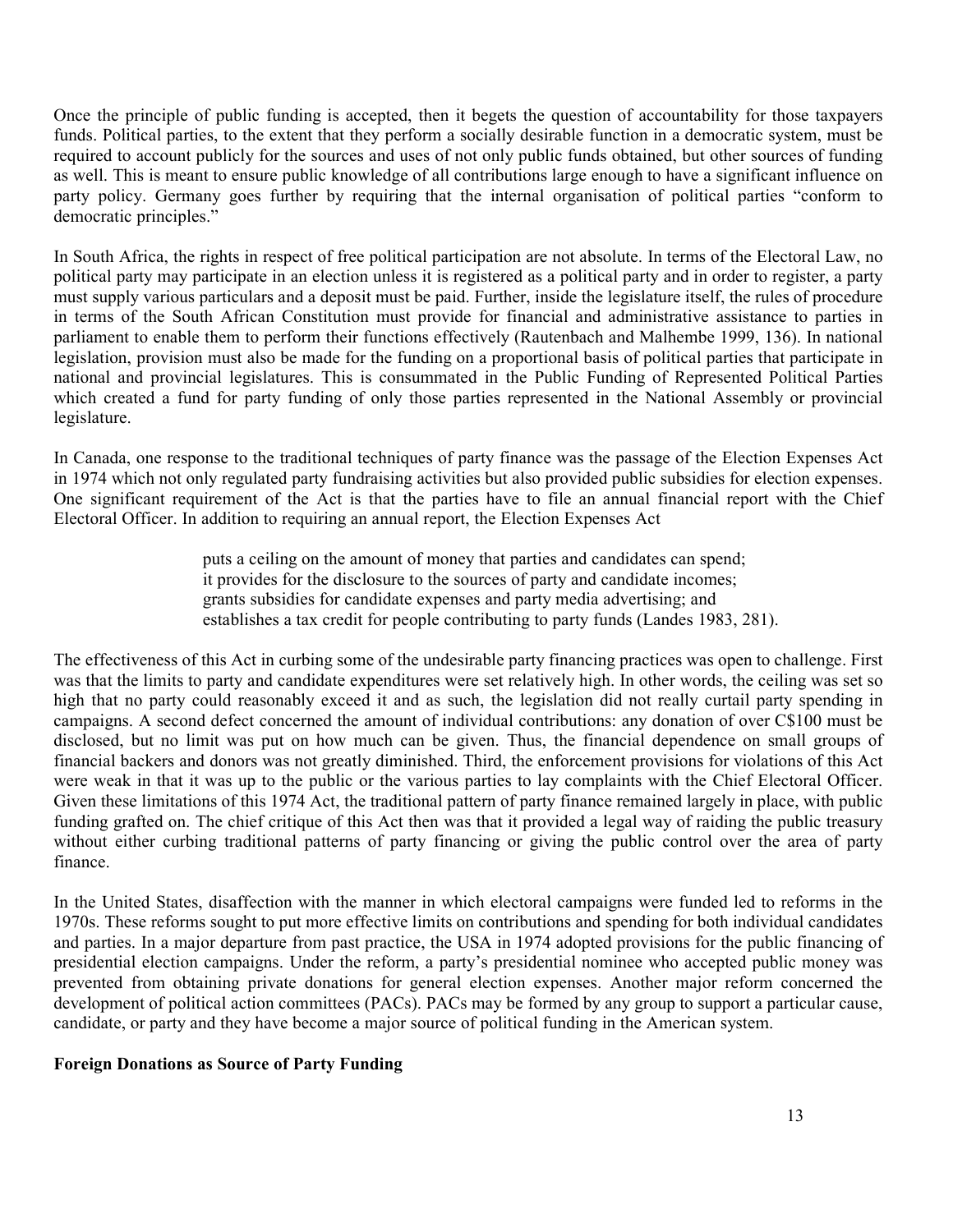In many countries – developed and developing, foreign funding of domestic electoral campaigns is viewed with a jaundiced eye and this has consequently been prohibited or severely restricted. In Africa, most opposition parties are formed by either trade union organisations or civic movements are these often require seed money. Foreign donations in various guises have become handy in this regard. Foreign donations are an even more lucrative source of party finance for incumbent parties.

In Botswana, the giant South African Anglo- American Corporation, which has mining interests in the country, apparently dispenses its largesse to the ruling Democratic Party in Botswana, reportedly paying South African consultants to manage the party's election campaign (Africa Confidential 40(21) 1999). Nigeria's General Sani Abacha appeared to have used donations to political parties in power in other African countries to buy diplomatic support. In Ghana, it was widely believed that Abacha made a large donation to the election fund of Jerry John Rawlings' National Democratic Congress (NDC) during the 1996 election campaign, although Rawlings denied in public that he or his party had received any such donation. It would appear that the Nigerian government continued where Abacha left off, making friends through donations to ruling parties in other African states. According to Africa Confidential, in February 1999 it "made a generous contribution to the ANC's election fund" [Africa Confidential 40 (5) 1999:4].

The African National Congress (ANC), as is widely known, survived its epic struggle against the apartheid regime in South Africa largely through the financial and other support it received from organizations and governments around the world. In 1994, fighting its first election, the ANC was not short of money, and most of it would have come from abroad. Three years into its rule, according to Africa Confidential, it had to retrench 163 out of the 560 staff it employed, put its headquarters up for sale and sell its vehicles to staff (Africa Confidential 38(22) 1997).

There are unconfirmed reports that former president Nelson Mandela capitalized on his reputation and stature to raise huge donations from leaders of foreign countries for the ANC's 1999 election campaign. One survey of South Africa indicated that in 1999 parties expected between 50 and 80 per cent of their campaign funds to come from business and foreign donors (IDASA 1997).

Analysts of African politics often have to take account of foreign backers. Thus, for instance, in the Niger presidential elections in October 1999 the Africa Confidential correspondent in Niamey reported that Yssoufou Mahamadou, the candidate of the Parti Nigérien de la Démocratie et du Socialisme (PNDS), was backed by France through the PNDS's affiliation to the Socialist International and the candidate's friendship with Guy Laberti, the African specialist of the ruling French Socialist Party [Africa Confidential 40(20) 1999:8]. He was also said to enjoy the backing of the rulers of Algeria, Nigeria, Burkina Faso, Mali, Chad and Libya. The late President Eyadema of Togo was named as the foreign backer of Mahamadou's main opponent, while the United States was linked with a third candidate. Whatever foreign backing in such context means in concrete terms, it has to be assumed that money is a large part of it. There have been persistent and widespread unconfirmed press reports about Colonel Muammar Ghadaffi's generous financial support to many African political party leaders. But most publicized donations from foreign sources are far less defensible. The late "Tiny" Rowland of the Lonrho conglomerate was reportedly also a regular contributor to the funds of the ruling parties in the African countries where Lonrho did business (Bower 1993).

An interesting dimension of 'foreign' funding involves donations from citizens living in the Diaspora are an important source of funding for political parties in Africa, particularly for opposition parties. In Ghana, political parties list "Ghanaian citizens living abroad" in their disclosure of sources of funds, and the presidential candidate of the main opposition party allegedly received USD 100 000 from its US branch for the 1996 elections (Gyimah-Boadi 2000). Such apparently small individual donations from party members and supporters would normally be counted favourably as an index of support for democracy, especially if the donations go to support opposition parties that face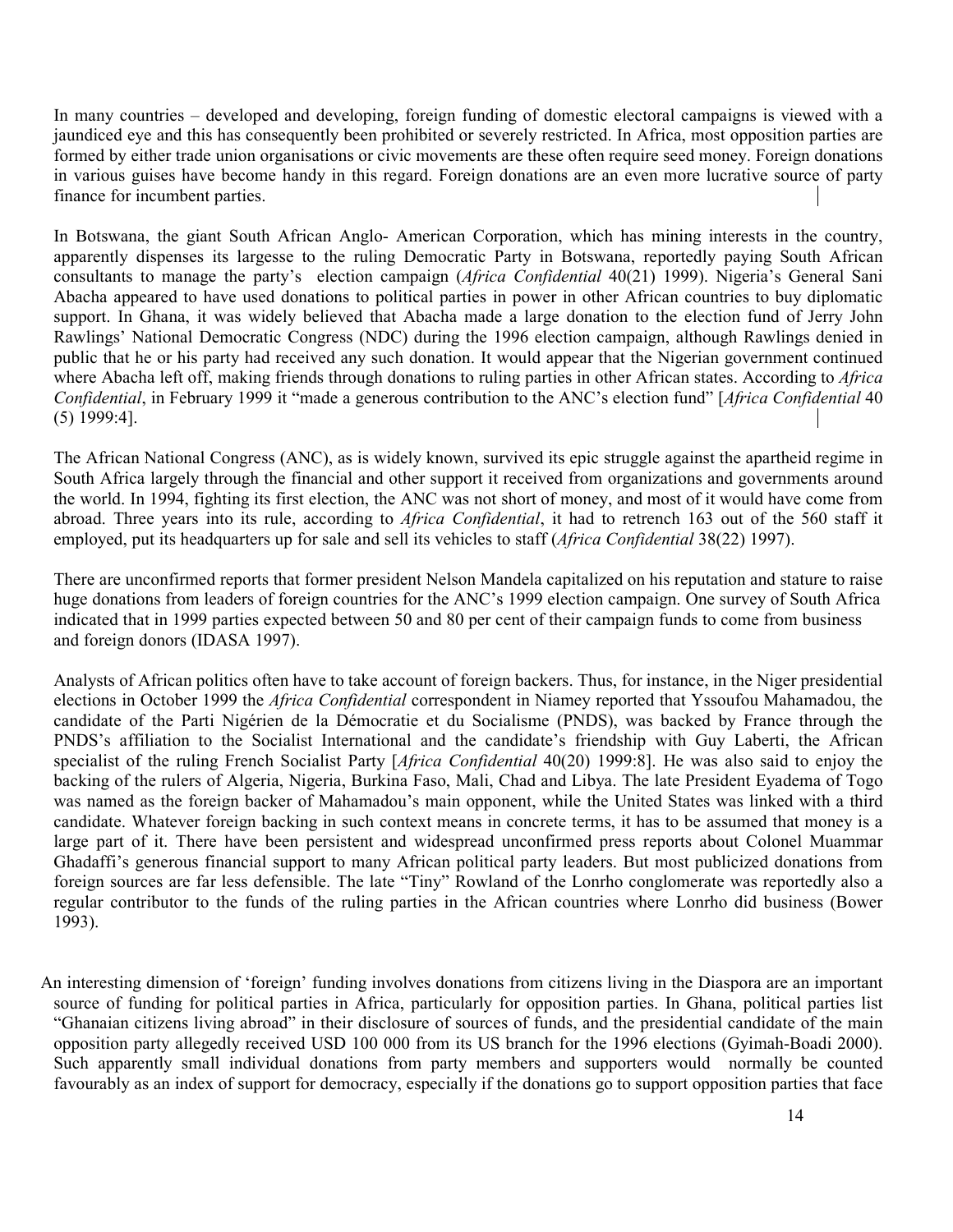the combined resources of a ruling party and, thus, the state. As we will see later, the Zimbabwe regime banned foreign funding, inclusive of that from bona fide citizens working and living abroad, many of whom are suspected to be supporters or sympathizers of the main opposition MDC party.

### Returns on Investments as Source of Party Financing

Some political parties, especially the older ones dating from before 1990, such as the PDCI, KANU in Kenya, and UNIP in Zambia had extensive investment portfolios that generated substantial incomes. In Uganda, President Yoweri's National Resistance Movement has an investment arm whose income he expects to be adequate to be more or less adequate to oil his party's activities. As will be shown below, the ruling Zanu-PF in Zimbabwe has had extensive though murky and opaque investment portfolios since Independence in 1980 though apparently the accounts had not been properly audited until recently.

# 3.5. Other Sources of Funds

Subscriptions and Fund-Raising: There is evidence that political parties still derive some income from membership subscriptions and local fundraising. For instance, in Zambia a candidate for the post of UNIP Treasurer donated materials for the printing of a large consignment of party membership cards (Times of Zambia, 30 November 1999), and by so doing suggesting that the sale of membership cards (membership dues) still raised money for the party. Fund raising is not always a reliable and rich source of party funding. In Ghana, when the NDC held a fundraising dinner-dance in a major port city with a pool of contractors and other businessmen who could be expected to be eager to pay their way into the good books of the government, it raised the equivalent of only USD 600 gross, before the cost of hiring the venue, the band, food and so on had been deducted (Sunday Mirror 28 November 1999). From the amounts mentioned in such reports, it is clear that these sources can yield only a tiny proportion of the income required by the political parties.

However, the general level of poverty means that setting membership fees at levels that would produce respectable incomes for the parties would also put them beyond the reach of most people. Further, substantial numbers of voters and potential party members in many African countries probably take the view that they should be paid by political parties and politicians rather than that the other way round, i.e. that they should pay - through dues and local fundraising activities - for the privilege of supporting their favourite party or candidate.

An incomparably more lucrative source of funds, but only for governing parties, is state funds funnelled through front organizations, voluntary groups and NGOs affiliated with the party but which receive state subventions for  $\dot{\phi}$ stensibly doing useful and necessary community or welfare work. Gyimah-Boadi (2000) draws attention to Ghanaian examples, and Throup and Hornsby discuss Kenyan examples of this phenomenon. Youth for KANU 92 and the "Moi fan clubs" were set up for the 1992 Kenyan elections as "a means to siphon huge amounts of money from the government and party coffers into the political arena". The authors quote a Kenyan newspaper, the Weekly Express, which claimed that Youth for KANU 92 had a budget of KES 3 billion (Int'l \$311 million), "mainly looted from parastatals such as the National Social Security Fund and Kenya National Assurance Company" (Throup and Hornsby 1998:354–355).

# 3.6. Indirect Funding

Indirect funding is any help or resources which can be shown to have monetary value but are given free to political parties or taken or used freely by governing parties. Free air time on radio and television or free advertising space in the publicly-owned print media are good examples of the former; a governing party's use of state vehicles (Defence Force helicopters in the case of one KANU candidate), government employees, office equipment and so on are examples of the latter.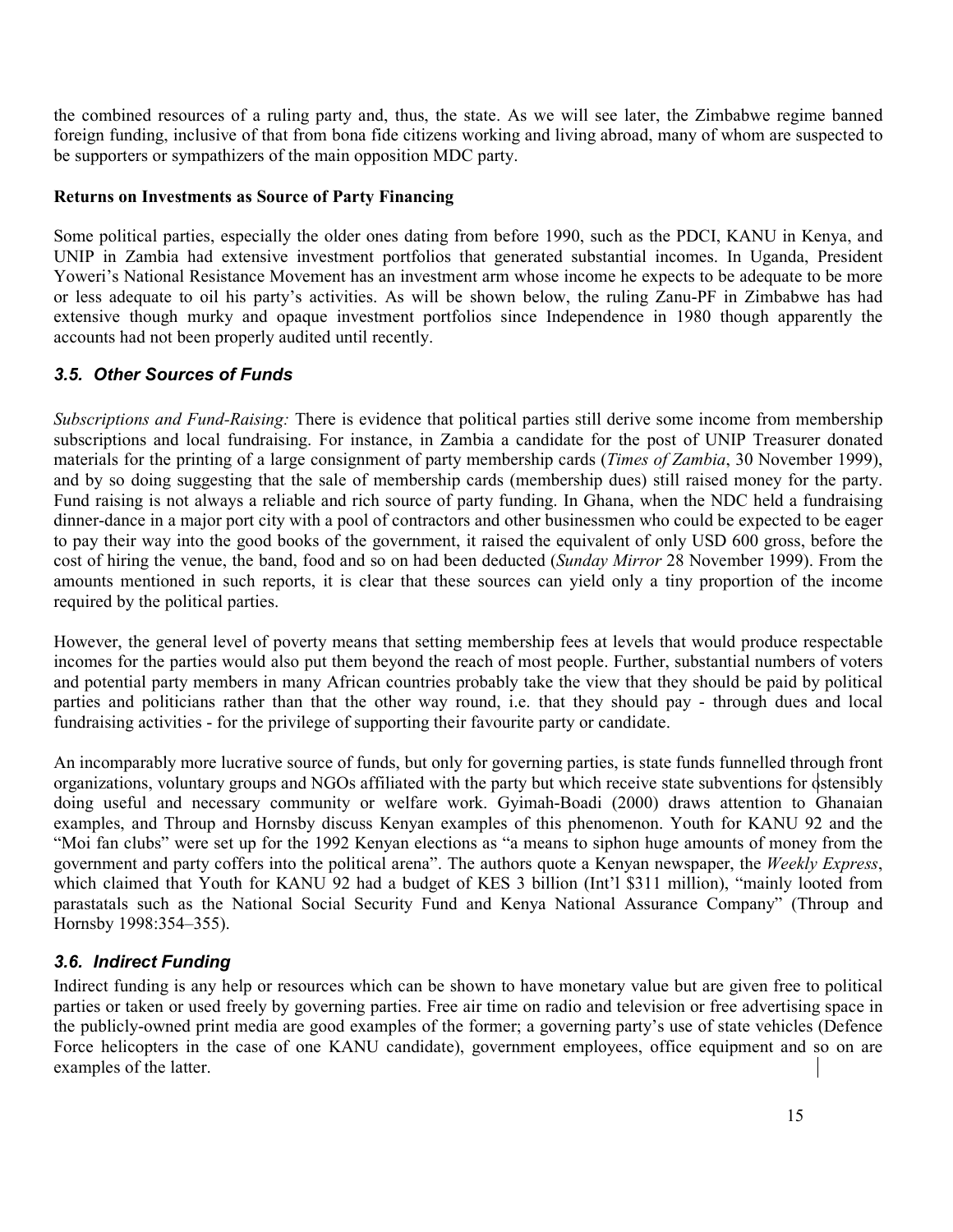In many African countries elections are not really contests between candidates and parties; they turn out, in effect, to be contests between all opposition parties/candidates on the one hand, and the governing party's candidates and the state on the other. A report in *The Economist* on the 1999 Algerian elections made the same point when commenting on the funding of Abdelaziz Bouteflika's presidential election campaign: "With plenty of money from somewhere he set up the flashiest campaign offices and the noisiest loudspeakers playing specially commissioned music from popular Algerians" (emphasis added). The report went on to imply that once the pouvoirs (the generals and senior politicians who run Algeria's affairs) pick a candidate, as they had evidently picked Bouteflika, resources are not a problem (The Economist 17 April 1999:78). The state resources behind the state candidate evidently proved so overwhelming that all the other candidates pulled out of the race!

In an account of their experience as monitors of Gabon's December 1998 presidential election, Tordoff and Young remarked that: "The superior financial resources of the ruling party were readily visible; on the opposition side only Abbesale's campaign showed evidence of much spending capacity" (Tordoff and Young 1999:261–276). Similarly, the Commonwealth Observer Group which monitored the 1991 Zambian elections drew attention to the unfair advantage UNIP had as the governing party, using state resources, including government vehicles, although even its superior resources did not save it from defeat that time.

In Botswana, one of only a handful of African states that have always had multiparty elections, the disparity in resources between the governing party and the opposition parties has led to critical comments about the quality of its democracy (Fernandez 1994:112). In many African countries the opposition parties have been too weak and divided to succeed in extracting from the government even the most basic aid the state can give to political parties, namely, free and equal access to the government-owned and -controlled mass media. Such access remains one of the most persistent demands made by opposition parties. In Ghana the opposition parties had to go to court to obtain the free and equal access to the media that the constitution 27 guarantees. In Kenya it took the threat of a lawsuit and the personal intervention of the visiting Secretary- General of the Commonwealth to secure equal access for the opposition parties – 90 seconds per day "paid up" advertising on Kenya Broadcasting Corporation's radio and television, and live coverage "where possible" of their rallies. This great victory for fairness and democracy was won only six weeks before the December 1992 election. If governments resist demands for free and equal access to the media they ought not to control in the first place, it is not surprising that they resist even more vigorously any requests for greater equality in party financing.

Even if the principle of state funding of parties is accepted, what exactly should the state support and at what stage of the political process and to what level?

## Public Funding of Political Parties in Africa

Public funding (i.e. in the sense of legislated provisions) of political parties gladiating for power is a novel concept on the African continent. Thus, Africa lags behind other regions of the world in the proportion of countries that have public funding provisions (Öhman 1999; and Öhman in a study commissioned by IDEA). As of the beginning of 2002, on the basis of the available research, only 14 African states were known to fund political parties directly, with or without legislation. These were Benin, Burkina Faso, Chad, Egypt, Equatorial Guinea, Gabon, Malawi, Morocco, Mozambique, Namibia, the Seychelles, South Africa, Tanzania and Zimbabwe. Of these, only in four were the sums involved sizeable enough to make a difference to the operation of the opposition parties (South Africa, Morocco, Seychelles and, if the ruling party there had allowed it at the time, Zimbabwe). In South Africa, for instance, according to the amounts cited by Soggot in a study commissioned by IDEA, the five largest opposition parties would have received ZAR 43 million (Int'l \$21 m.) as against ZAR 64 million (Int'l \$31m.) for the ANC over the period 1998–2000.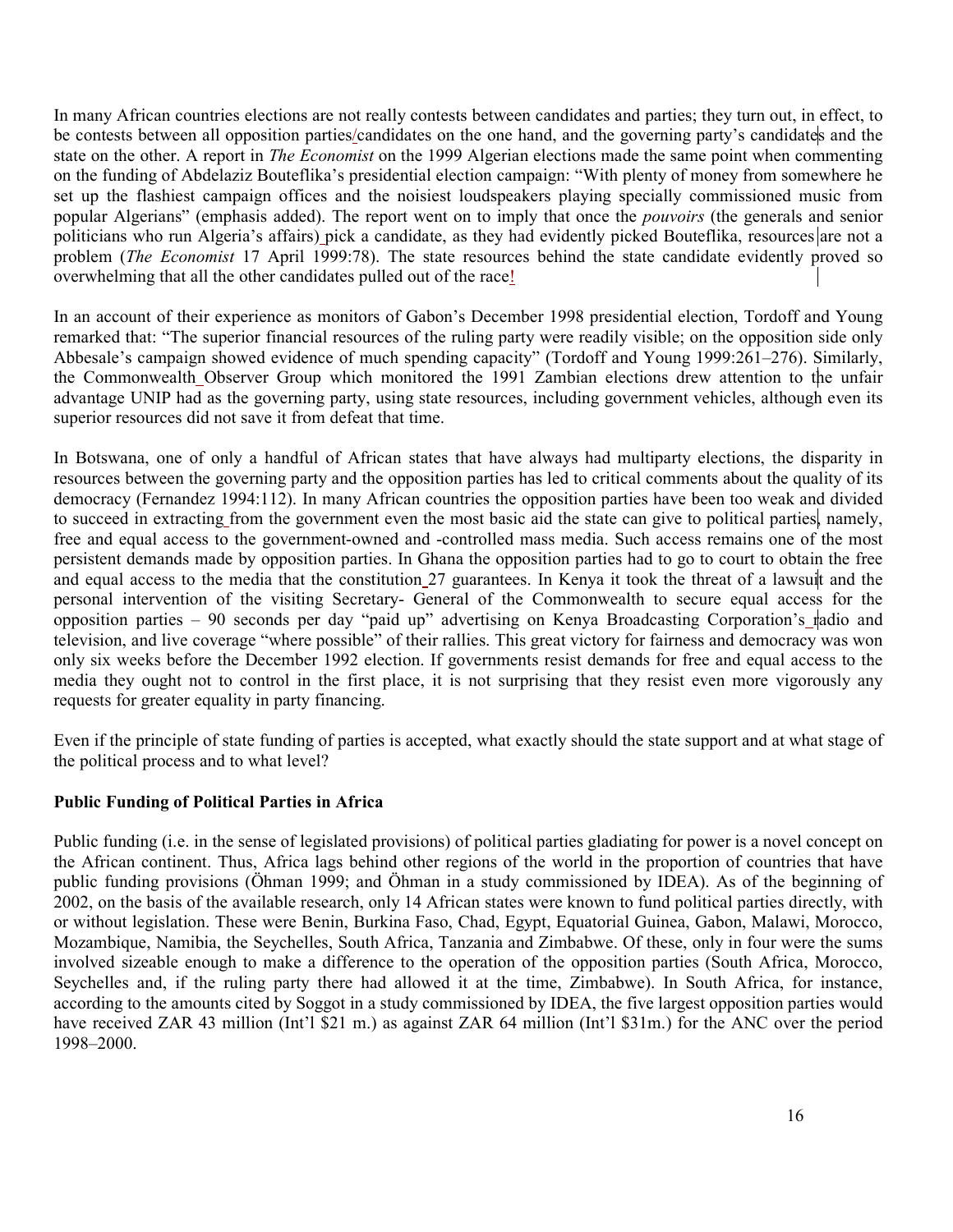The relative absence of public funding provisions in both the new constitutions and the laws that governed the recent transitions to multiparty democracy in Africa are testimony to the extent to which the transition programmes were directed and dominated by incumbent authoritarian rulers who had no shortage of financial resources. From the perspective of such rulers and ruling parties, adopting provisions for the public funding of political parties (including opposition parties) was or seemed like a careless dissipation of the advantages that incumbency conferred.

Thus even parties that "came in from the cold" to topple autocrats and despots, such as the MMD in Zambia, promptly saw the advantages of not having the state prop up the opposition, which is how the concept of public funding of parties or candidates is viewed by those ensconced in power. The incumbents somehow view legislated public funding of political parties as tantamount to providing oxygen and other nutrients (instead of withdrawing or withholding them as much and as far as possible) to political rival (dubbed 'enemies' of the state by some intolerant incumbent authoritarians).

Thus in Uganda, President Yoweri Museveni declared his opposition to public funding of political parties, even before the people had the chance to vote in a promised referendum on whether Uganda should remain a 'no-party' state or become a multiparty democracy. In Ghana, the then ruling NDC in 1999, not surprisingly, declared its opposition to a bill to authorize public funding of political parties (Ghanaian Chronicle 3 December 1999).

The New Patriotic Party (NPP), in government since January 2001, prevaricated over the issue of legislation for public funding of political parties notwithstanding that it argued passionately for it when the party was in opposition.

Ruling parties in the new, multiparty contexts have been not only reluctant to help their opponents (as they see it) remove one of the major reasons for their ineffectiveness, namely, their lack of financial resources. But worse, as Cowen and Laasko have observed: "the strategies of many African governing regimes have been directed precisely at making opposition parties as institutionally weak as possible" (Cowen and Laasko, 1997:736).

The partisan self-interests of the ruling parties is a major reason for the relative absence of public funding schemes in Africa. The poor economic and financial base of the state in Africa can also, no doubt, be invoked as a contributory factor.

Another technique and often a substitute to direct donations, involves patronage appointments to bolster party finances. Those receiving such appointments are often expected to contribute a portion of their salaries to the party that appointed them. These practices clearly favour the party in power, with electoral defeat often creating a crisis of party finance.

The major change in this traditional pattern of party finance came with the passage of the 1974 Election Expenses Act, which attempts to regulate party fundraising activities and to provide public subsidies for election expenses. One reason for its passage was that campaign expenditures were increasing so rapidly that all of the parties feared their inability to raise adequate funds in future elections. As a result, the parties collectively turned to public funding and proceeded to raid the public treasury without greatly changing the existing practices of party finance.

It is not Zimbabwe alone that seeks to regulate political parties financing, Mali, for instance, bans the funding of political parties and election campaigns through foreign donations but has no provisions regarding other aspects of political financing. Benin, another West African Francophone state, limits campaign expenditure and has provisions on public funding but not on other aspects of political financing. Ghana has disclosure provisions and bans foreign donations, but the relevant act is silent on other equally pertinent issues of political financing, such as limits on campaign expenditure. South Africa has no provisions on general disclosure or bans on foreign donations but it has provision for substantial public funding and accounting requirements with respect to the public funds. Kenya used to have limits on campaign spending by parties and candidates (although admittedly these were universally ignored), but removed them in 1992, before the first multiparty elections to be held there since the 1970s. In 1999, however, the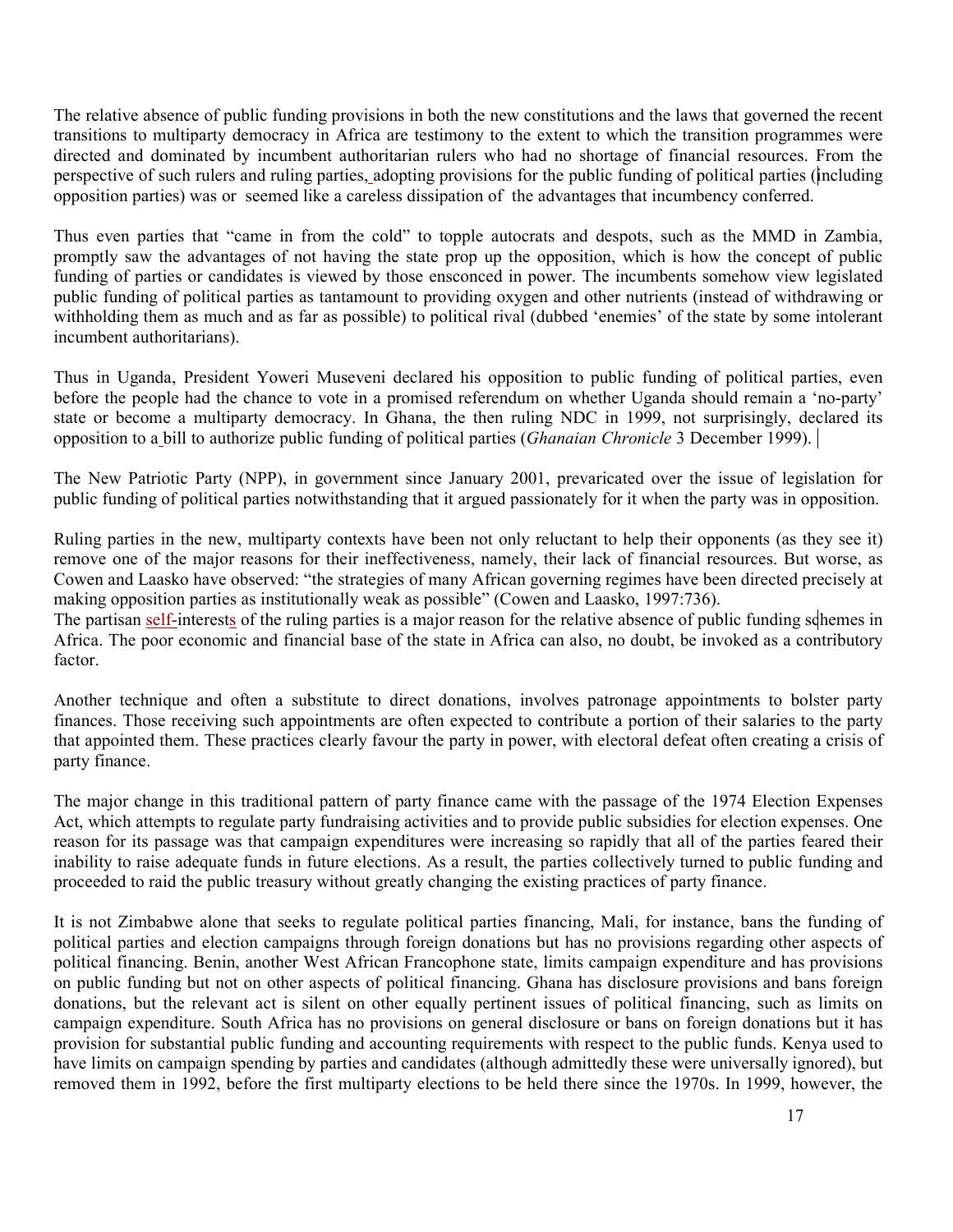Kenyan Parliament approved a bill for state funding of political parties (The Nation 21 July 1999; Pan-African News Agency 22 July 1999). For reasons of partisan or personal advantage, incumbents at the time of transition, during constitution-making and at the passing of legislation on political parties, elections and electoral commissions have preferred to address none or only some of the issues involved in political financing. The opposition parties which stand to benefit most from the adoption of regulations that enhance transparency and limit funding and spending have usually been too divided and too weak for their views and interests to influence these provisions strongly.

# 3.2. Corrupt Kickbacks

Parties that were created within governing circles when dictatorial or autocratic incumbents finally bowed to pressures to reform their undemocratic systems - for instance the NDC in Ghana - had less need for political entrepreneurs with fat wallets. In their control of the state they already had a powerfully lucrative source of funding – kickbacks on government contracts and the sale of state assets. Gyimah-Boadi (2000) refers to a GHC 3 million (Int'l \$ 4.189) donation to the governing party in Ghana by Construction Pioneers, a road-building company that had a huge contract with the government. Independent newspapers in practically every African country provide illustrations of the kickback. As many have observed, in the era of International Monetary Fund (IMF), World Bank and donor country-inspired privatization programmes in Africa, "political privatizations" are proving to be even more lucrative channels for party and personal funding than the old "10 per cent commission" levied on the value of government contracts awarded. Africa Confidential dissects the interconnections between the leadership of the ruling party in Côte d'Ivoire, the Parti Démocratique du Côte d'Ivoire (PDCI), and the business class in the context of privatization. Needless to say, these opportunities for political funding through the control of the state become available to new parties as well once they are voted into office, as in Zambia (1991), Malawi (1994) and Nigeria (1999) (Africa Confidential 39(13) June 1998).

## 4. Regulation of Political Parties: a Comparative Overview

Legal provisions governing the raising of political funds are relatively new ground in Africa. In general, the raising of funds by parties and candidates is a matter of unregulated self-help. Less than one in five African states has comprehensive laws to govern the raising of revenue, detail permitted sources of revenue, and prohibit others (such as foreign and corporate donations), or impose ceilings and specify sanctions. For instance, in Zimbabwe the Political Parties (Financing) Act prohibits foreign funding, whether directly from a donor or indirectly through a third person. Thus political parties are required by law to disclose sources of party funds and audited accounts – the minimum regulation required to grapple with issues associated with the difficult relationship between political financing and liberal democratic governance – exist only in a tiny minority of African states. Even in those states, implementation is usually a problem.

In Ghana for instance, funding of opposition political parties came from a "group of young upwardly mobile, cellularphone clutching business executives and professionals who provided substantial financial backing for Professor Adu Boahen's 1992 presidential bid" (Jonah 1998). Adu Boahen was the opposition challenger to the incumbent, Jerry Rawlings.

In Zambia, trade unionists led the formation of the Movement for Multiparty Democracy (MMD), not only with their organizational skills and energy but also with donations from local business tycoons who regarded politics as business by other means and political parties as appropriate investments. Their donations either founded parties, which they owned, or made them king-makers in the parties they heavily bought into being.

In Nigeria, politicians are called "money-bags" and local wags call the political system "nairacracy" and "contractocracy", on account of the brazen role that money plays in politics and the corruption it engenders. In 1992 Nigeria held presidential primary elections during its unusually long-drawn-out transition programme. These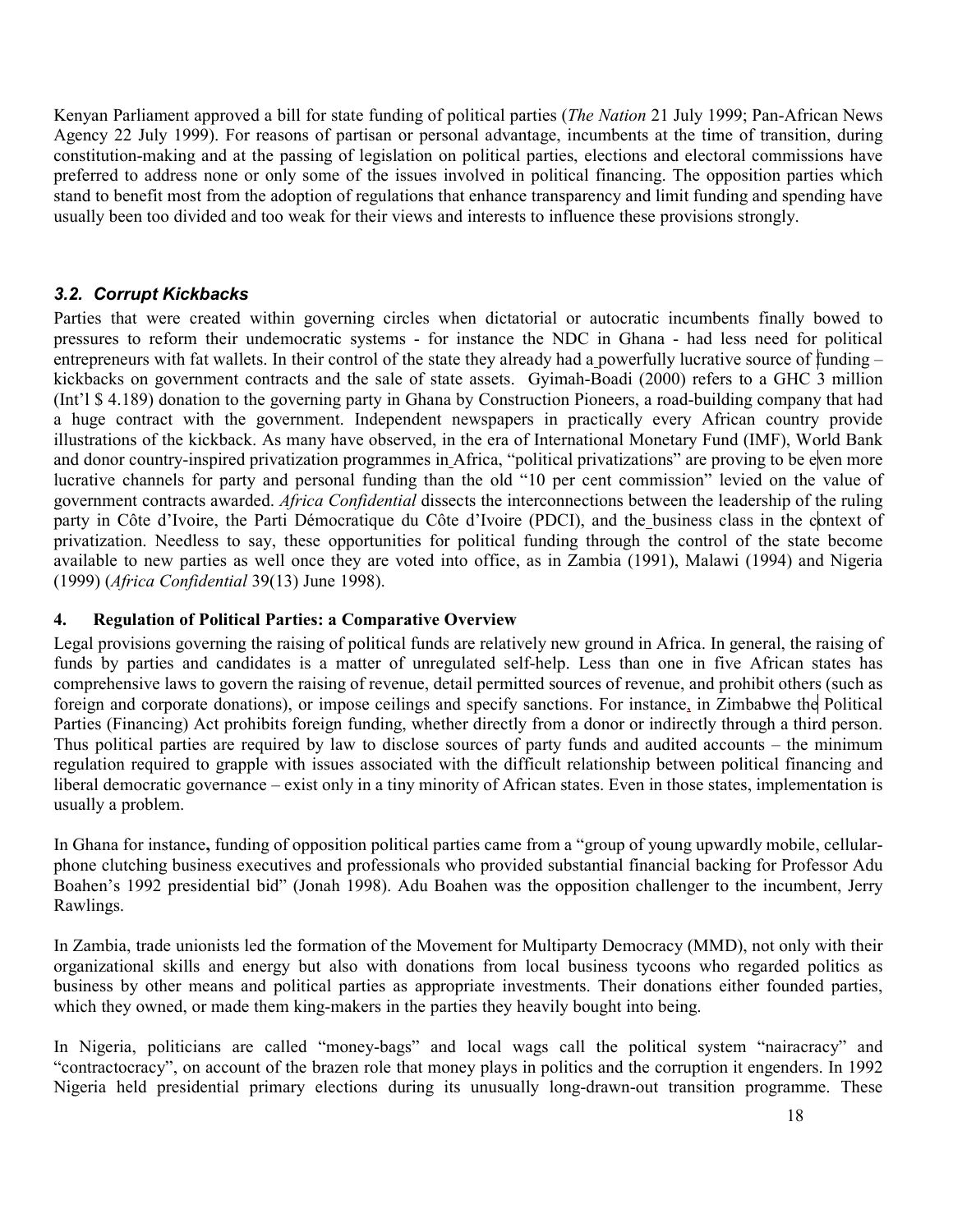elections were distinguished not only by the extent of rigging – "seriously rigged", according to one commentator, and "reaching unimaginable levels of electoral fraud" (Igwe 1994) - but also by the amounts of money that were reportedly spent by the candidates who owned the parties that nominated them.

When Nigeria finally organized its transitional presidential elections, seven years and three generals later (in February 1999), the amounts of money that the presidential aspirants had to raise were staggering by any standard. Indeed, they made the amounts involved in presidential campaigns in the USA pale into insignificance. According to Africa Confidential, at a pre-election fund-raiser meeting of the People's Democratic Party (PDP), the eventually successful PDP presidential candidate brought in over NGN 400 million (Int'l \$ 11,6 m.) for the party, much of it reportedly furnished by his chief financial backer, now his defence minister, a vastly rich businessman and oil tycoon (Africa Confidential 40(21) 1999). According to unconfirmed reports, the presidential candidate for the coalition of the Alliance for Democracy (AD) and the All People's Party (APP) similarly secured his nomination because he was able to bring in over NGN 100 million (Int'l \$ 2,91 m.) (Igwe 1994)

In Kenya the leaders of all the three major opposition parties that were formed to contest the December 1992 elections were multimillionaires. They had to be to make any impression on the then incumbent president, who spent, directly and through his proxies, an estimated KES 2 billion (Int'l \$ 208 million) between January and November 1992, in addition to the vast state resources he pressed into service on his behalf (Throup and Hornsby 1998). The presidential hopefuls pumped millions of shillings of their own money into the campaign (Throup and Hornsby 1998). In addition, their wealthy friends made large donations. Thus, the Democratic Party (DP) was said to have the financial backing of big Kikuyu business, while the inner circle of the Forum for the Restoration of Democracy-Asili (FORD-Asili) reportedly included the chairman of British-American Tobacco (BAT) Kenya, who had close ties to the Kenyatta family. Even FORD Kenya, with fewer wealthy friends, raised 80 per cent of its central fund, some KES 14 million (Int'l \$ 1,45 m.), from "a few large donations from anonymous well-wishers" (Throup and Hornsby 1998).

# 5. Regulation of Political Parties in Zimbabwe

Legal and Institutional Framework: There are no laws in Zimbabwe that compel political parties to register in order to legally exist. As a matter of fact, in Zimbabwe, it is easier for one to form a political party than to open a banking account<sup>7</sup>! The only time registration is obligatory is during elections when a party wants to contest by fielding a candidate/s. That is, a candidate is required by law to be proposed and endorsed by a certain number of registered voters in his/her constituency and has to pay a candidacy deposit which is returned if he/she gets a certain stipulated threshold of valid votes cast. With the exception of the Political Parties Finance Act of 2001, the development of parties is not blocked by excessive legal regulation. In fact, it is this Act (first enacted in 1992 and amended in 1997 before being repealed in 2001 only to replaced by a 'new' by the same title) that explicitly defines a political party as "an association of persons the primary object of which is to secure the election of one or more of its members to a local authority or Parliament" (PPFA, S.2, 2001).

From the look of things, the impulse to regulate any aspect of political party activity in Zimbabwe stems from the imperative to constrict the operations of political rivals and therefore any regulations to govern such activities are part of the weapons in the armoury of the ruling Zanu-PF party. In the absence of a dejure one party state, but in the context of the one-party mindset, the regulatory route is irresistible for purposes of asphyxiating political rivals. It is fair to say that in Zimbabwe, the regulatory environment seems to confirm this characterisation. To this extent, the comparatively competitive two-party system that exists in Zimbabwe since 2000 is unwanted and a target for a concerted attack. It may be stressed that though there are more than two dozen parties in the country, Zimbabwe is

<sup>&</sup>lt;sup>7</sup> While forming political parties is easy, maintaining them is not. This explains why, though there are no less than 20 political parties in existence in the country, only four were represented in the first two Parliaments of Zimbabwe and only three had parliamentary representation since 1990.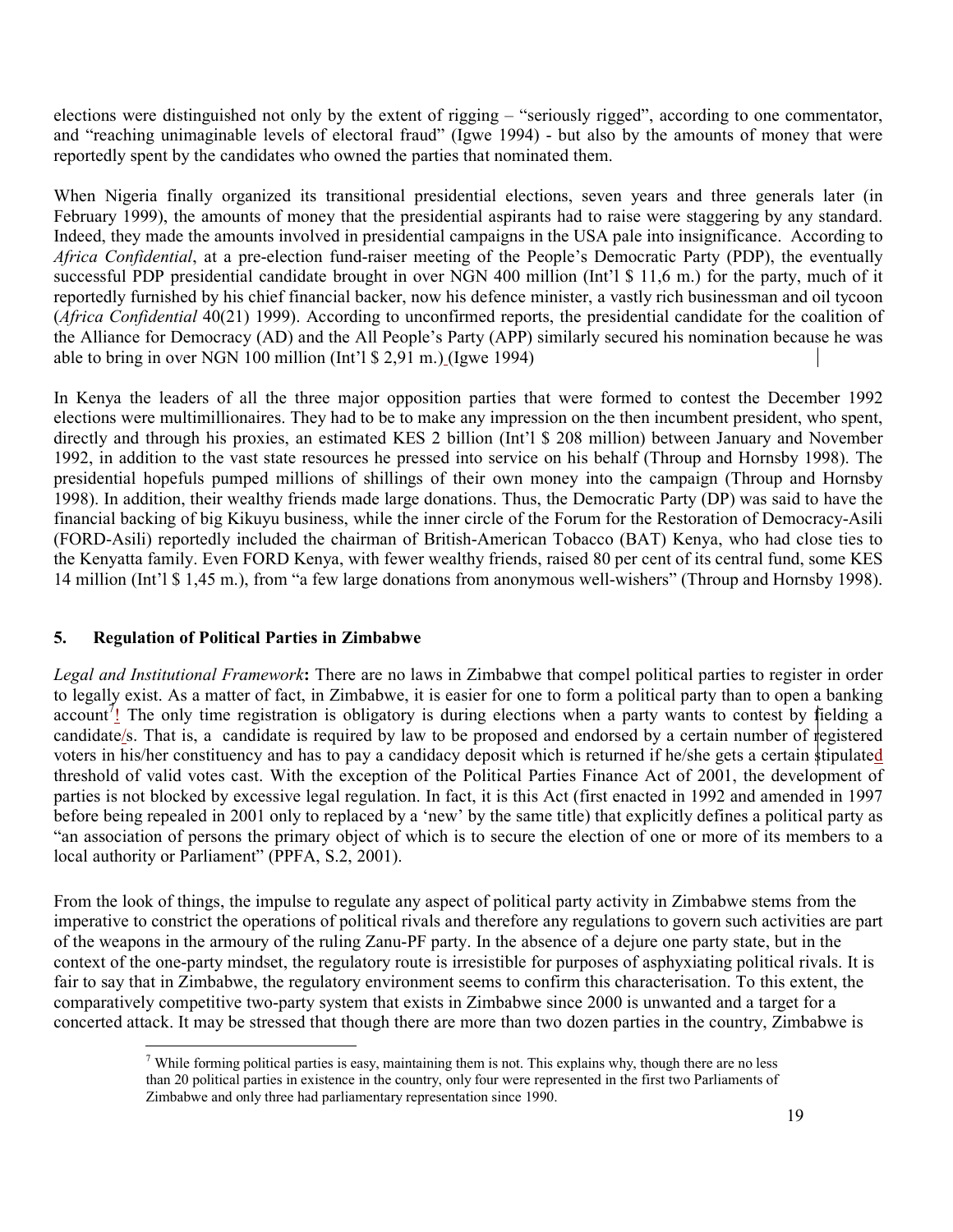not a functional multi-party. In fact, at a practical level that matters in politics, Zimbabwe is a *party-state* i.e. where the ruling party and the state are virtually indistinguishable. In this conceptualisation then, any deviation or perceived deviation from Zimbabwe as a party-state is viewed as anomalous from the point of view of the ruling class. It is in this sense that any regulations directed at political parties are part of the repertoire for bringing about or consolidating the party-state. The control imperative appears to have been 'learnt' from the settler colonial regime especially after the genesis of serious and organised nationalist political movements from the mid-1950s. This era saw the enactment of some of the most obnoxious and vicious pieces of legislation that consciously and determinedly sought to mutilate any signs of active anti-colonial organisations.

If the regulation of parties is viewed in two senses – the internal and the external, a cursory look at the framework indicates that political parties are free to regulate their affairs as they deem fit. The state does not interfere at all in the running of the 'domestic' affairs of these parties. However, the external dimension of political parties is regulated (if not over-regulated) by the state. The paradox though is that in order to exist as political entities, these parties need not register at all but once they are born, they come face to face with the wrath of the regulatory ambience.

According to Sachikonye (2006, 1) the Zimbabwe Constitution, the Zimbabwe Electoral Act (ZEA), Political Parties Finance Act (PPFA), Public Order and Security (POSA) Act and the General Laws Amendment Act – taken together, this corpus of laws represents the constitutional and legal framework in which political parties operate and in which elections are held in Zimbabwe. In addition, the external environment is controlled through such legislation as the rather incongruously named Access to Information and Protection of Privacy Act (AIPPA) and the Broadcasting Services Act to the extent that these impinge on the capacity and access of parties to transmit their messages to their constituencies and to the political community in general.

The Constitution of Zimbabwe has a justiciable Declaration of Rights that enshrines various liberties, freedoms and rights of individuals including the freedom of assembly and association. It is such rights and freedoms that give rise to political parties in the country. The ZEA essentially governs the participation of parties in the electoral processes, including the nomination and polling stages. For instance, the Act requires that at the same time that a candidate registers his/her intention to contest in an election by lodging his/her nomination paper, a deposit must be paid and this money is forfeited to the State if the candidate obtains less than twenty per cent of the number of valid votes cast for the successful candidate. The PPFA is the most salient piece of legislation for purposes of discussing the rules and regulations governing the funding of political parties.

## The Funding of Political Parties in Zimbabwe

In his discussion on funding for political parties in Zimbabwe, Sachikonye prefaces his discussion by observing that: "The viability of parties largely depends on whether they generate or receive satisfactory funding for their activities. Little funding cripples a party's operations and reach. Clearly, there are major differences in scale in the amount of funding that different parties are able to generate and mobilise" (2006, 32). What is the situation in Zimbabawe?

Like in many other jurisdictions, there are both overt and covert techniques of funding the activities of political parties in Zimbabwe. The overt techniques are governed by the PPFA which was first enacted in 1992, amended in 1997, repealed in 2001 and replaced by the present Act. Below, we highlight the evolution of this regulation, its key features and the controversies generated by the legislation.

Since 1992, a major source of party funding in Zimbabwe is the public purse. The PPFA originally stipulated that only parties with a minimum of 15 seats in parliament were entitled to party funding. Of particular significance is that in 2001, the Government repealed the old PPFA and replaced it with the present law whose major innovation was the prohibition of foreign funding of local political parties. This was later modified in 1997 to extend funding to a party which received at least 5% of the vote in the previous election. However, only two parties –Zanu PF and the MDC –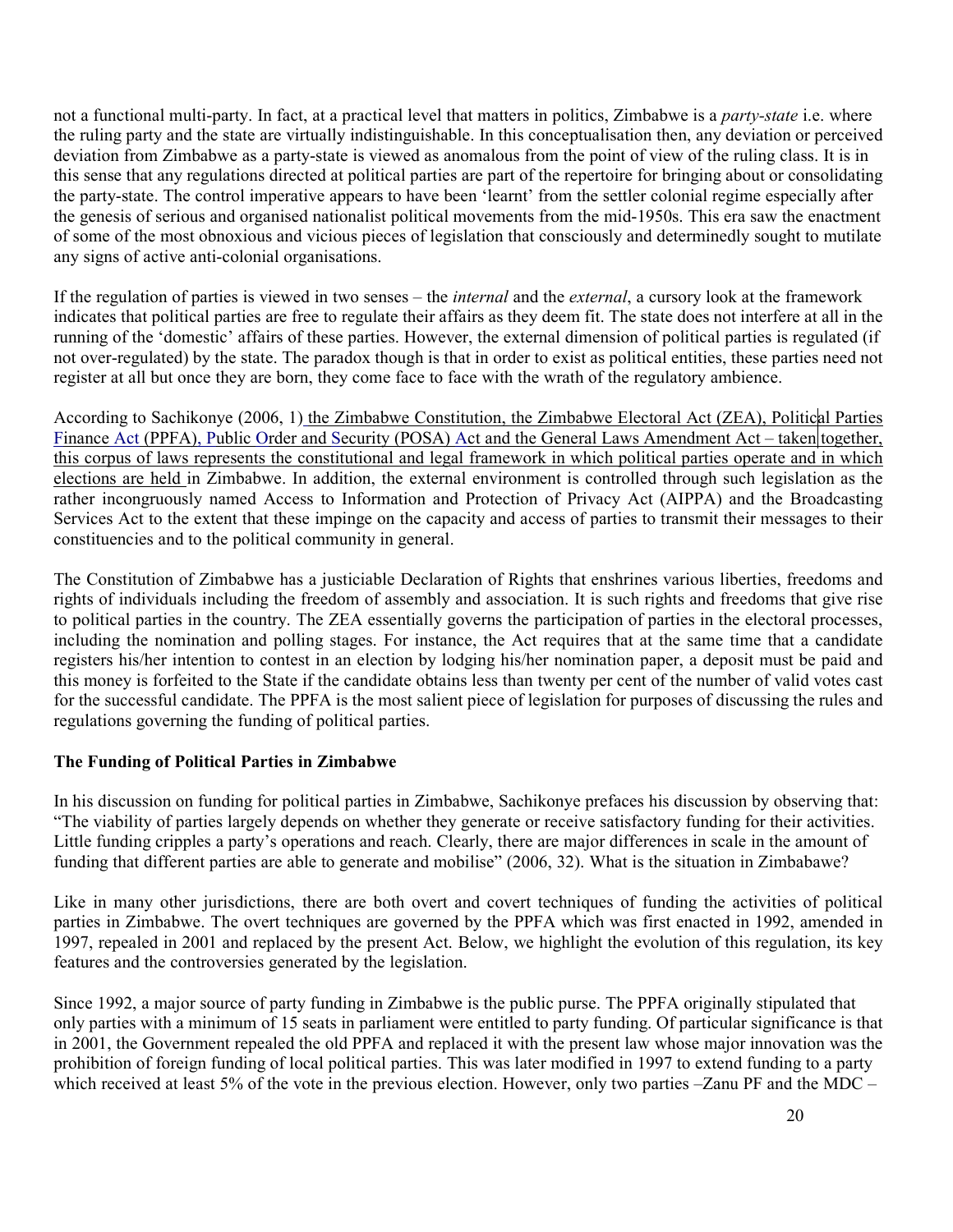have been beneficiaries of party funding under this formula. The other parties are smaller and complain about their exclusion from funding; they argue that unless they get funding, they will not perform well in elections to the extent of garnering at least 5% of the total vote. In 2000, some Z\$100 million was disbursed and shared between Zanu-PF and the MDC.

As already noted above, since 2001, parties have been prohibited from receiving foreign funding. Section 6 of the PPFA spells out that: "No party, member of political party or candidate shall accept any foreign donation, whether directly from the donor or indirectly through a third person." This prohibition on foreign funding appears to have hurt all parties, big and small. Both Zanu PF and the MDC had received significant donor support in the past. In fact, Zanu-PF was a major beneficiary of foreign funding since Independence<sup>8</sup>. For instance, 'Tiny' Rowland of Lonrho reportedly donated ZWD 14 million (Int'l \$ 4,0 m.) to Zanu-PF to finance its 1996 election campaign (Financial Gazette21 May 1998). When he retired from Lonrho in 1997, Africa Confidential reported the event thus: "Lonrho has lost its close links with ZANU" (Africa Confidential 38 (24) 1997).

In Zimbabwe the 1992 Political Parties (Finance) Act, which authorized state funding for political parties, merely formalized what had existed since 1980. Zanu PF had been receiving an annual grant of ZWD 32 million (Int'l \$ 21 m.). From 1992, any party that gained 10 per cent or more of the seats in the 150- member parliament (i.e. fifteen seats) was entitled to state subventions. This meant that all the funding went to the ruling party, which controlled, until 2000, 97% of the 120 elective seats in Parliament. Supporters of the Act have argued that this is acceptable as many other countries have passed similar legislation<sup>9</sup>.

Given the high threshold, the opposition parties did not qualify, while ZANU-PF received increased subventions. According to one calculation, ZANU-PF should have received the sum of ZWD 312 million (Int'l \$ 33 m.) from state coffers by the end of 2000, or an average annual subvention of just under ZWD 40 million (Int'l \$ 4,2 m.) ("The Unfairness of Party Financing," Financial Gazette 31 October 1997). One opposition party challenged the constitutionality of the whole Act, and the 15-seat threshold in particular. The Supreme Court found in favour of the opposition, lowering the threshold to 5 per cent of the popular vote. Even then, from 1992 to 2000, only the ruling party was the recipient of these funds. No opposition party ever came near to qualifying for the statutory funding provided under this Act (Makumbe and Compagnon 2000)

Until the June 2000 general elections, opposition political parties had failed to compete at the same pedestal as the ruling ZANU PF, thanks partly to the prolonged diversion of large amounts of tax-payers money into their coffers, creating a huge gap in financial resources of ZANU PF and other political parties. Where all the contesting political parties have roughly the same amount to spend on electioneering, voters are treated to a relatively balanced output of views and arguments and can therefore make informed decisions in the ballot box.

 $\overline{a}$ <sup>8</sup> The MDC and many observers strongly suspected that the new law proscribing foreign funding was targeted at the MDC so as to cripple its operations and ultimately strangle it by starving it of resources. The MDC took exception to this law when it was proposed in Parliament. One of its MPs, Tapiwa Mashakada articulated the conspiracy theory thus:

<sup>&</sup>quot;We from this side believe that the Bill has been motivated by a number of reasons but primarily, the desire to limit the financial space of MDC. It was clear that Zanu PF had seen that the MDC was now becoming a power politically to reckon with. … This is an undemoracratic piece of legislation. It is not surprising as it is just a high gear on the part of government to try to subjugate the MDC into submission, which will never materialize (*Parliamentary Debates*, 3<sup>rd</sup> April 2001, 6501).

<sup>&</sup>lt;sup>9</sup> The PPF Act was not proposed in good faith nor was it based on 'best practices' elsewhere. Rather, it appears to have been motivated and guided by the exclusivist thinking and monopolistic shrust of the ruling party. In any case, in the eyes of Zanu PF, it was inconceivable that any other party could garner that many seats, especially after the 1997 Unity Accord.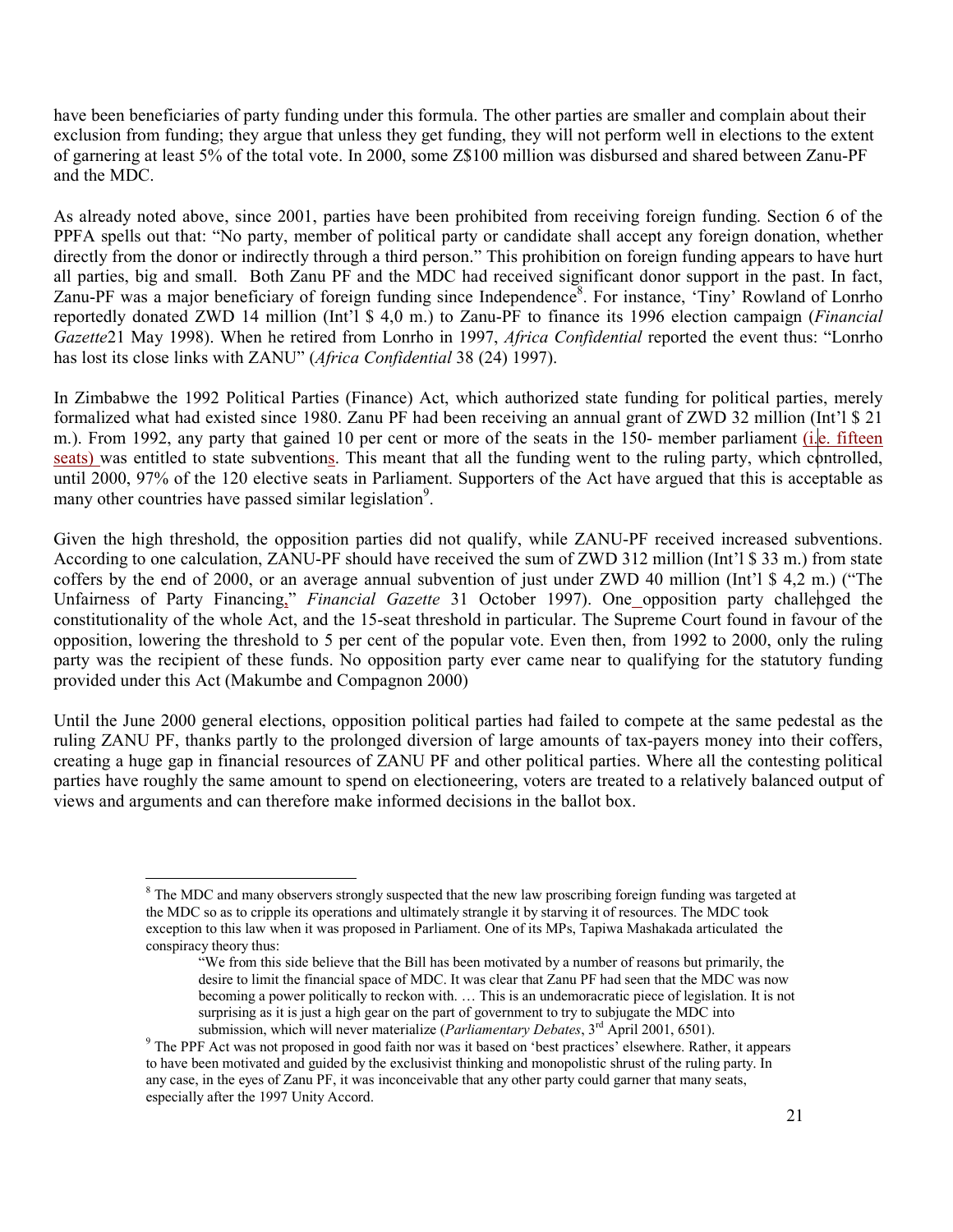The unfairness of the 1992 PPF Act prompted the United Parties (UP) to file an application in the Supreme Court under section 24(1) of the Constitution of Zimbabwe arguing that The Political Parties (Finance) Act section 3 (3) was unconstitutional (BCLR 224 (ZS):225). The Supreme Court judgment in this case provides such relevant material to this study that it is necessary to quote it at length. The judgment reads in part)

> Turning to the question relating to political funding, the Court observed that unhindered freedom of political expression was essential to the proper functioning of a democratic system. Political parties contending for ascendancy should not be subject to legislative measures that limited their capacity to engage in dialogue and communicate arguments and opinions to enable the populace to make informed judgments as to how they should be governed. Public funding of political parties was a vital element of sound democracy both as an egalitarian measure and as a means of curbing the dependency of political parties upon private interests. The system of public funding had, however, to be respectful of pluralism and the possibility of political change. It had been recognized internationally that the regulation of public funding for elections had five goals: (a) To ensure equality of opportunity in a liberal democracy characterized by inequalities in the distribution of wealth; (b) to make enough money available for competitive campaigns to occur; © to allow new entrants, while not encouraging frivolous candidates or propping up decaying political organizations; (d) to reduce the possibility for undue influence; and, (e) to prevent corruption. The formula adopted to allocate State funding to political parties would determine whether these goals would be achieved or not. Certain formulae would do no more than entrench and re-enforce the regime of the major political parties, and sideline their minor or new opponents (BCLR 224 (ZS):225-226, quoted in Makumbe and Compagnon (2000).

It therefore becomes obvious that the Political Parties (Finance) Act (1992) favored the ruling party at the expense of other political parties. The formula adopted in the Act was therefore clearly designed to "entrench and re-enforce the regime of the major political parties and sideline their minor or new opponents." It must be borne in mind that Zanu PF was receiving no less than Z\$32 million (nearly USD 4,6 million) each fiscal year from the national Treasury from 1992 to 1996. In 1997 the ruling party was allocated a staggering Z\$64 million (about USD 9 million) for the eighteen months from July 1997 to December 1998. Efforts to establish how the ruling party uses this money were frustrated as the party's officials refused to release such information citing sections of the ubiquitous Official Secrets Act. It is important to note that practically all of the five goals itemized in the judgment quoted above were violated in one way or other through or as a result of the Political Parties (Finance) Act. The Act did the very opposite of ensuring equality of opportunity in that it provided the ruling party with an undefeatable head-start in virtually all forms of political contest. To that extent, public financing of political parties under the Act made an already uneven playing field even more rugged.

The Act did not make money available to opposition parties, which most badly needed it in order to effectively compete with the ruling party, especially during election campaigns. It also totally excluded new entrants since its criterion for funding was based on the existence in parliament of, at least, fifteen members of a political party. To the extent that opposition parties had to depend on the financial and other resources of generous individuals, businesses and private organizations, the Act can be argued to have neither reduced undue influence nor prevented the possibility of the occurrence of corruption. The Supreme Court was, evidently, aware of this unhealthy situation as its judgment continues:

The legislation *in casu* provided a very high threshold for entitlement to receive State funding in the form of the requirement that the party should have at least fifteen elected representatives. The effect would be that small but meaningful voices would not be heard. In a poor society where inadequate funding from private sources was available, the threshold rendered it virtually impossible for other political parties to gain any foothold. The practical effect of the funding system which had been provided was that the ruling party alone would receive assistance. This had been demonstrated in two general elections. While the enactment was neutral on the face of it, it offended the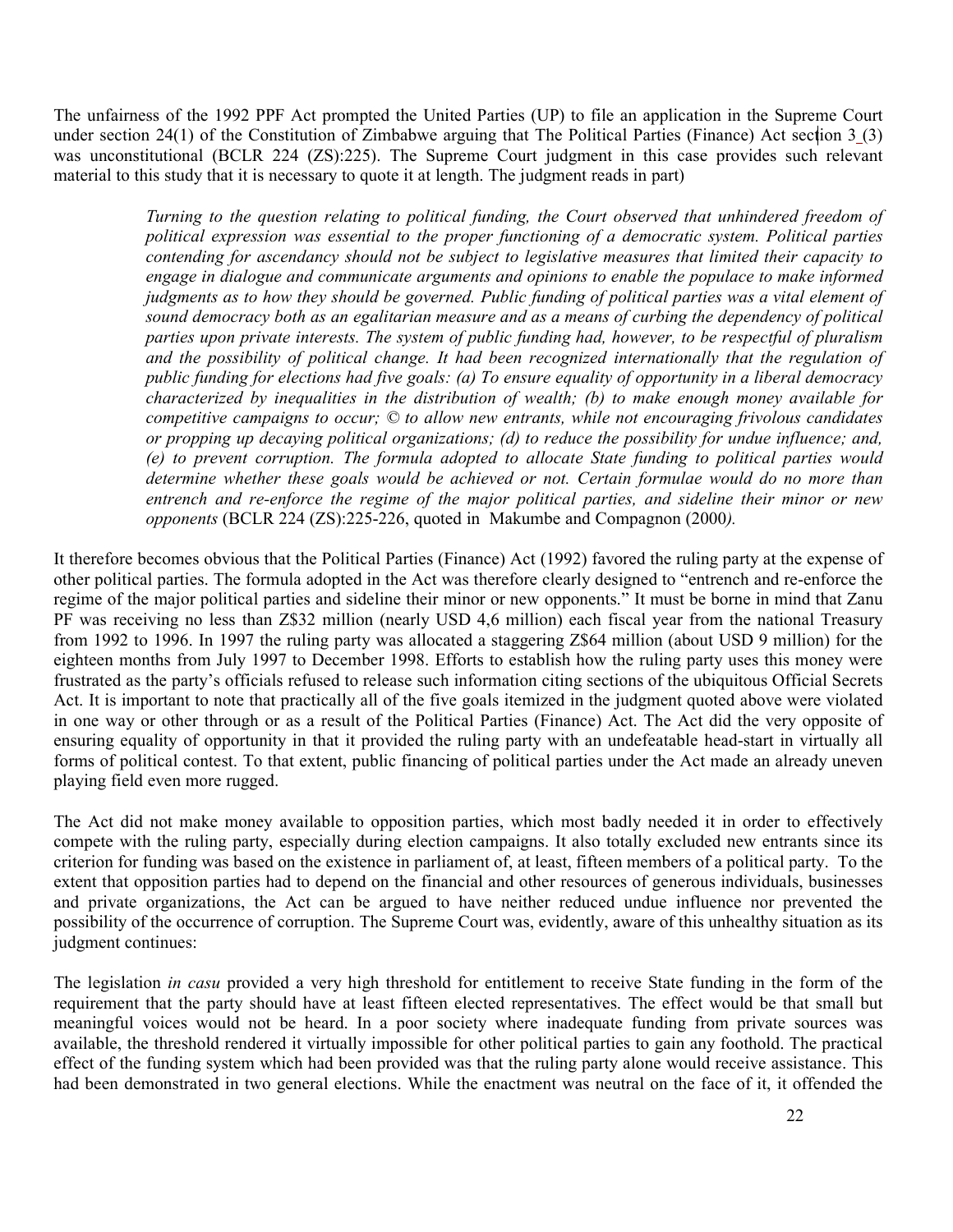constitutional guarantee of freedom of speech in its effect.... It followed that the provision should be declared to be in contravention of section 20(1) of the Zimbabwean constitution which guaranteed *inter alia* that no person would be hindered in the enjoyment of the freedom to receive and impart ideas and information.

The Court declared that section 3(3) was unconstitutional and fell to be struck down (BCLR 224 (ZS):226).

The fiscus is now undoubtedly the major milk cow for those two parties that since 2001 have been eligible to receive public funding. For instance, the opposition MDC says 60% of its funding is from the state meaning without state subventions, the party would have considerable difficulty effectively participate in national elections and oiling its organisational machinery.

It should be also noted with concern that the PPFA does not require disclosure of sources of donations from within the country not does it set ceilings for such contributions. Even more weird is that the recipients of the public funds need not necessarily account<sup>10</sup> for them to the public and are free to use the funds as they deem fit. This is manifestly unfair to the taxpayer who pays the piper. Moreover, the Act supports political party activities, and not just its electoral activities.

Other Sources of Funding for Zimbabwe Political Parties

 $\overline{a}$ 

Contributions from 'well-wishers': This is a significant source of funding for major political parties who incidentally are also the recipients of the state largesse. Zanu-PF has raised considerable sums of money from its business interests that include shareholding in companies, and from wealthy supporters who have included bankers and industrialists. For its 2004 congress, it was set to raise about Z5 billion from both business interests and supporters. The MDC also relies substantially on business donors and one study revealed that business donations account for 10% of the party's revenue (Sachikonye 2006, 33)..

Membership dues: These are another major source of revenue for the two major parties. The sale of membership cards, especially in the run-up to elections, also generates considerable amounts of funds. For the MDC, membership dues contribute a respectable 20% of the party revenue. The small opposition Zanu-Ndonga also gets about 20% of its income from membership fees while the other little party, the Democratic Party, got as much a s 95% of its revenue from membership fees $11$ .

Party business interests: Both the ruling Zanu PF and the opposition MDC have substantial business interests that contribute to party finances. Zanu PF, for instance, has an extensive investment portfolio. Through a holding company called M&S Syndicate, the party owns or has substantial shares in a wide array of companies dealing in motor vehicle sales and garages, properties, the import and distribution of industrial machinery, water pumps, steel, building materials and mining (*Financial Gazette* 21 May 1998). Some of its companies have supply contracts with government departments, such as the Defence Force and Central Stores, and supply, for instance, books to schools and colleges nationwide. The party has a 50 per cent share in Catercraft, a company that provides catering services to airlines at Harare International Airport, and in National Blankets, a company that manufactures blankets in Bulawayo. Its printing and publishing company, Jongwe Printers had for along time a contract to print Hansard, official the record of parliamentary proceedings.

<sup>&</sup>lt;sup>10</sup> The 2001 Act provides for ministerial regulations that may provide for "the keeping by political parties of proper books of accounts, the audit of the accounts of political parties, and the form, content and publication of statements of accounts by political parties" (Section 8). To date, there does not appear to have been invoked such a regulation and the two parties have consequently escaped public scrutiny of how they have used the public funds.

<sup>11</sup> However, its revenue base is so small that it did not have more than Z\$2 million (less than US\$50) in its bank account in 2006. It acknowledged 'scrounging around' in terms of funding (Sachikonye 2006 33).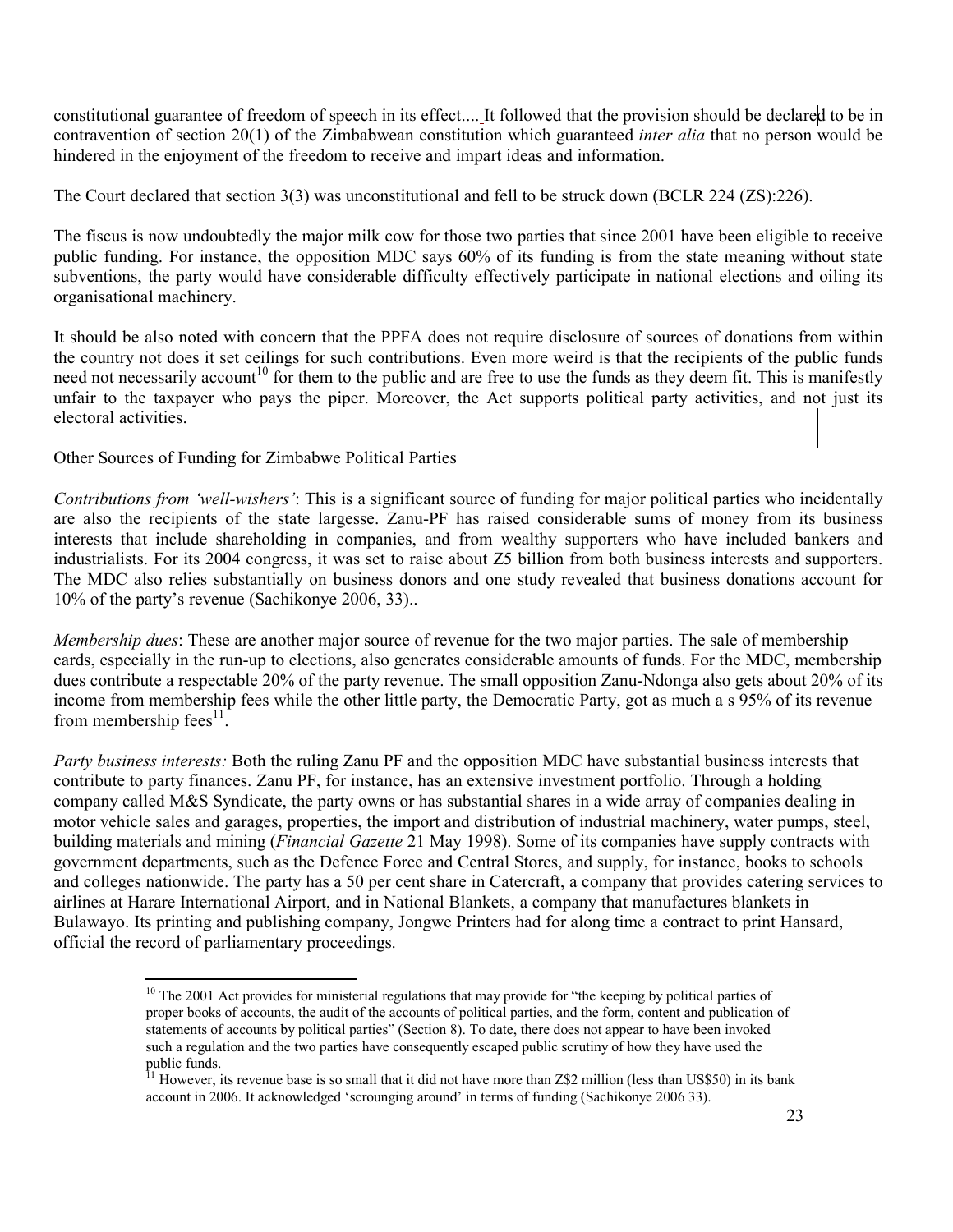The likelihood of conflicts of interest in all these areas, where policy, legislation and regulation would be called for from time to time, and the probability that the tax office and other state agencies would feel inhibited in performing their statutory functions with regard to such companies are clear. A tax office spokesperson reportedly complained: "We face a lot of hiccups and political interference when we try to investigate companies owned by the ruling party" (Financial Gazette 21 May 1998).

For its part, the MDC relies as well as rental revenue from leasing properties in Harare and several provincial centres. This source of party funding contributes 10% of the party income. It may be noted that the MDC party views those Zimabbweans in the Diaspora as potentially a major source of funding and has therefore been making appeals to them.

Other small parties do not have similar ventures but Zanu-Ndonga depends a great deal on the funds generated by the business interests of its president, Wilson Kumbula who contributed about 60% of the party's revenue.

Whatever the source of funds, there is no public accounting for the funds raised. This is especially indefensible where a party is recipient of state funding. The accounting of party funds is done within a party and is not meant for public consumption. Clearly, this is any area that needs to be addressed.

Patronage: For the ruling Zanu-PF, as is the case with other governing parties throughout the world, an important dimension is the sourcing of resources by virtue of being at the centre of the state. This entails the dispensing of patronage or prebends by those who control the state and its resources. Such prebends are dished out to supporters of the party. Sachikonye comments that:

Access to government power and resources ensures that only the ruling party possesses significant means of patronage. Examples of patronage would include jobs and contracts in government departments and parastatal corporations, the construction of roads, dams, schools and clinics in favoured rural and urban districts, facilitated access to credit sources, and diplomatic postings (2006, 4).

In short, the power of incumbency gives ruling parties a head start in electoral contests. In Zimbabwe's case, in addition to owning substantial resources thanks to state subventions since 1992 and returns from business interests since 1980, the ruling Zanu-PF draws on other state resources, such as significant regular coverage on television, radio and in state-owned newspapers. Infrastructure (such as schools as venues for meetings and rallies) is also at its disposal, more so than is the case for the opposition parties, Sachikonye observed (2006, 34). These are some of the issues that need to be more critically examined in reforming the electoral landscape in the country.

With regard to broadcasting services, the Zimbabwe Broadcasting Services Act theoretically guarantees equality of opportunity to the state media. However, on the ground, the ruling party has monopoly over the state media, particularly the radio and television. This is evidenced by more than 90% of election campaign news coverage on the state owned radio and television exclusively focusing on portraying a positive picture of the ruling party, its candidates and supporters. In as much as there is minor coverage of the opposition political parties, more often than not they are given maximum coverage either when they are making a joke out of themselves or have uttered statements that work to the benefit of the ruling party. Of late, the main opposition party in Zimbabwe has been receiving a lot of attention from the state owned broadcasters largely because of the split in the party and lately the violent attack of Ms Trudy Stevenson and her colleagues who belong to the Arthur Mutambara faction of the MDC, by alleged youths aligned to the rival Morgan Tsvangirayi faction.

Then there is Public Order and Security Act which replaced the notorious Law and Order Maintenance Act. This is also an attempt by the government to limit civil liberties and legalise the control of street demonstrations, public gatherings and other forms of civic action which may be viewed by the state as having the potential of violence or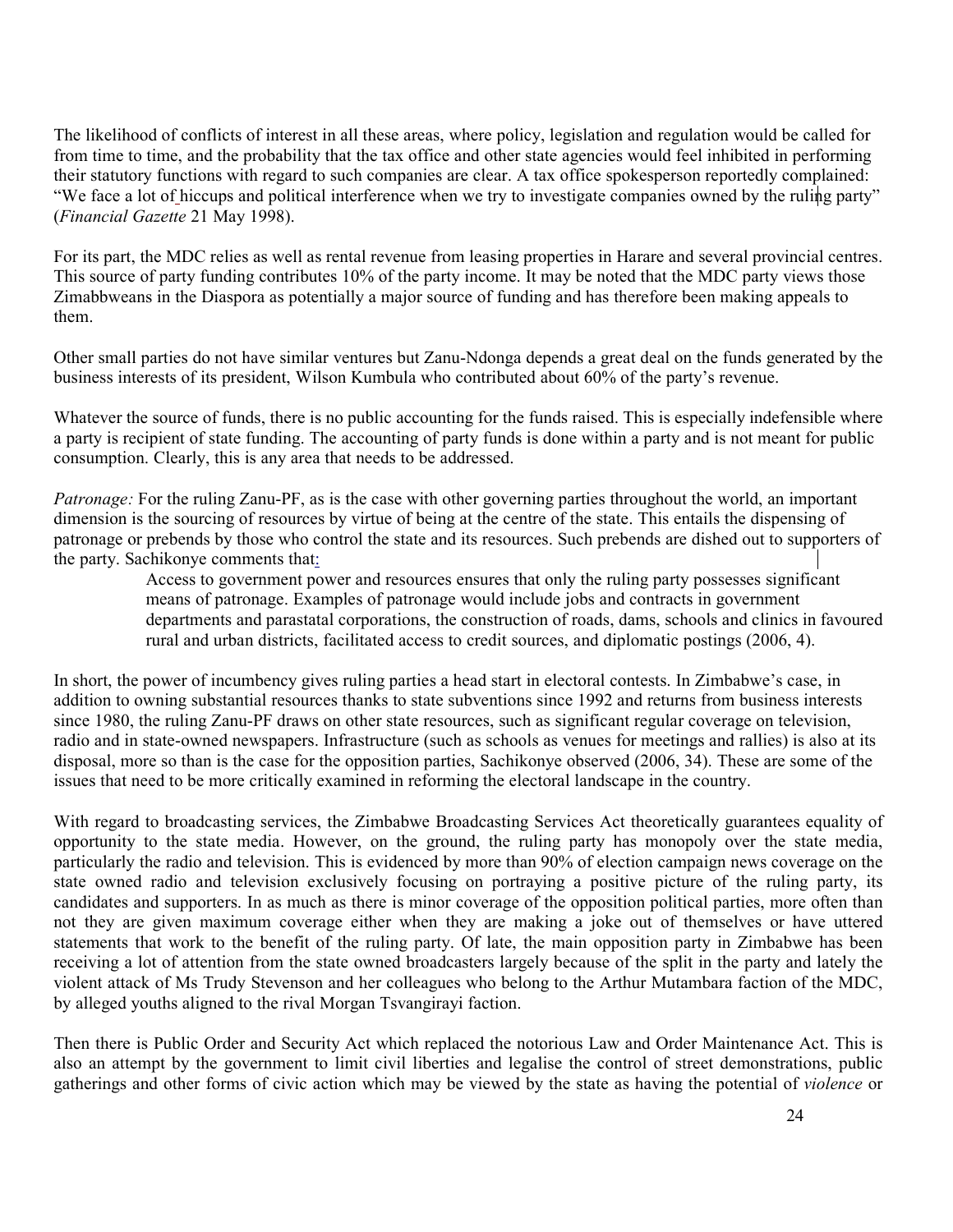subversion as defined in that Act.

## Registration of Political Parties in Zimbabwe: the state of the disputation

In its report on the Senate elections and the Gutu House of Assembly by-election of 2005, the now disbanded Electoral Supervisory Commission (ESC), notes that the absence of laws for the registration of political parties had led to the emergence of "nondescript small parties with little content and no standing, let alone sustainability" (The Herald, 8 June 2006). The ESC then recommends that this problem could be curbed if parties were required to register with the Zimbabwe Electoral Commission. It goes on to claim that this would also ensure the observance of national security as the state could use the information so availed through registration to carry out investigations to ascertain the party's intentions and to weed out potential saboteurs. Below we will critically engage this proposition to determine its merits, suffice to say for the moment that there appears to be questionable grounds for so recommending, especially twenty six years after Independence in 1980.

Ruling party and government circles have praised the recommendation while opposition forces have roundly condemned it. The pro-registration camp has argued that this regulation is long overdue, and it will deal with the fly– by-night parties that go underground after losing the election by embarrassing margins, whilst at the same time having divided the electorate. "There is no guarantee that the nation's detractors would not one day sponsor such political parties in order to cause mayhem in the country," the state-controlled The Herald commented (June 8, 2006). For instance, Zanu-PF Secretary for Administration and also Minister of State for National Security, Lands, Land Reform and Resettlement supported the recommendation saying it would separate the grain from the chuff. "We welcome such provisions because this will distinguish serious political parties from pretenders. We should have political parties that are truly Zimbabweans and not those bent on championing foreign interests." The Mutasa statement suggests that the proposed legal provision would have "Zimbabwe nationality test" however this is defined.

Proponents of registration say the exercise is a formality that will make sure that unscrupulous people will not ride on the goodwill of established parties by adopting names and symbols almost similar to those of established parties, in the hope of confusing the electorate, Thus registration will ensure that a party establishes its trade mark so that no other grouping will in a way that will mislead voters. This may be important in the case of the Movement for Democratic Change, where both factions are not prepared to let go of the party open palm symbol, slogan, name and other paraphernalia for identifying and distinguishing political parties.

It is also contended in support of party registration that political party registration will not be unique to Zimbabwe as Namibia has a law that requires signatures and particulars of 500 supporters, a registration fee, the party constitution and a list of members of the executive are required before a party is registered.

The counter-argument is that the ESC recommendations fail to take into account is that political parties are voluntary organizations; legal requirements will undermine the volunteer character of parties, and lead to their privatization and bureaucratization. The essence of electoral democracy is that political parties involve individuals and organizations that are independent of undue control by the state and hence should be left alone to determine their internal affairs.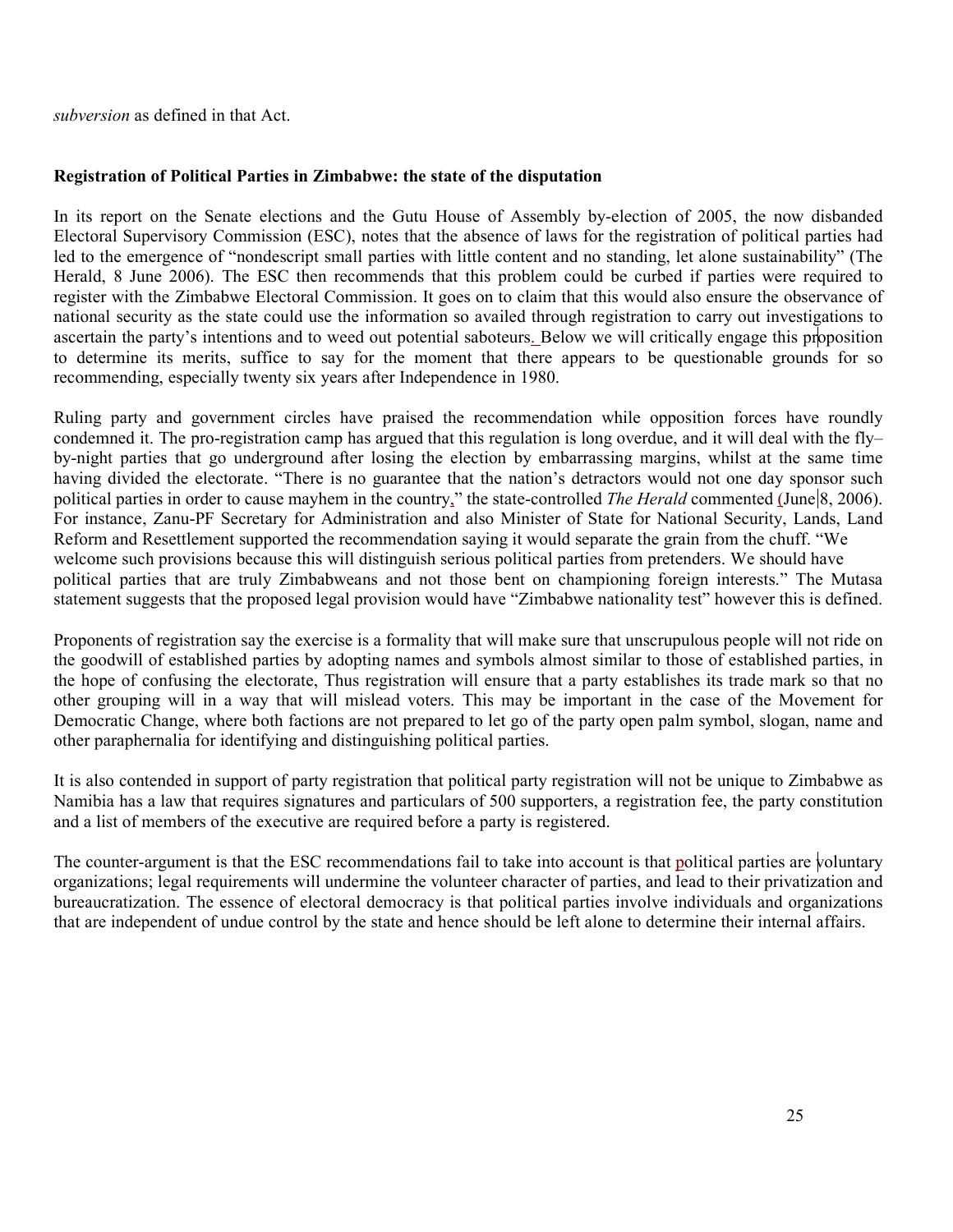Finally, the completely unacceptable would be kickbacks from recipients of government contracts and other largesse, diverting state resources to the governing party through front organizations, and donations from foreign sources such as business owners, multinationals and governments. Of the above, the most prominent in Africa in terms of size and frequency are donations (of various types, including those by founders of political parties and foreigners), corrupt kickbacks, state subventions and returns on business investments, in that order.

In Zimbabwe opposition parties struggle for consistent support from business owners who would rather donate to the ruling party which can deliver prompt returns than risk the vengeance and vindictiveness that is associated with ZANU PF when its paths are crossed. With the sanctions and the fallout between London and Harare, any business owner who decides to finance any opposition party in the country, would just possibly be an unusually committed democrat, because it is a high-risk game for their business.

## 6: Reforming the Regulatory Framework for Political Parties in Zimbabwe

This paper supports Sachikonye's apt observation that strong and sustainable democracy is dependent on wellfunctioning political parties because they are crucial actors in bringing together diverse interests, recruiting and presenting candidates, and developing competing policy proposals that provide people with a choice (2006, 37). Political parties therefore need public support in order for them to be able to contest in elections. Electoral participation demands huge financial, human and organisational resources, hence the need for well-crafted and targeted public subsidies.

There is nothing inherently wrong with registration of political parties per se, i.e. in principle, registration is in and of itself, unproblematic but only if it is done in good faith. It should not be informed by the alleged need to safeguard national security. The registration of parties must also be done by a strictly impartial and inclusive body of publicspirited citizens who have no partisan affiliations. Representation in such an agency should be cross-national and cross-sectional but including nominees of the political party community, representatives of civil society – especially but not exclusively religious groups and academia, the private sector and the government. The stress must be that such people must be of unquestionably high integrity.

 In addition, the registration of political parties should be tied to public funding of credible parties as defined in national legislation. In other words, parties that do not wish to participate in elections and therefore to be considered for receive public funding should not be compelled to register. It should also be accepted that electoral participation is a public function and therefore those parties participating in elections should be subsidized using a formula that filters out frivolous parties that see electoral participation not as a public function but as an entrepreneurial economic activity. This will discourage rent-seeking behaviour on the part of political entrepreneurs. Further, public funding of parties and candidates participating in elections must be for electoral participation only and not for subsidizing party activities. Political parties must be able to fund their own operations outside the electoral arena. More specific recommendations on public funding are:

- The registration of political parties that wish to receive public funding for participating in elections. Legislation should define what a "registered political party" is. For instance, the Canada Elections Expenses Act defines a registered political party as a political party which was either represented in the House of Commons on the day before the dissolution of Parliament immediately preceding the election, or 30 days before polling day had officially nominated candidates in at least 50 electoral districts in Canada. A definition appropriate to the Zimbabwe situation which has two partly elective chambers would have to be worked out;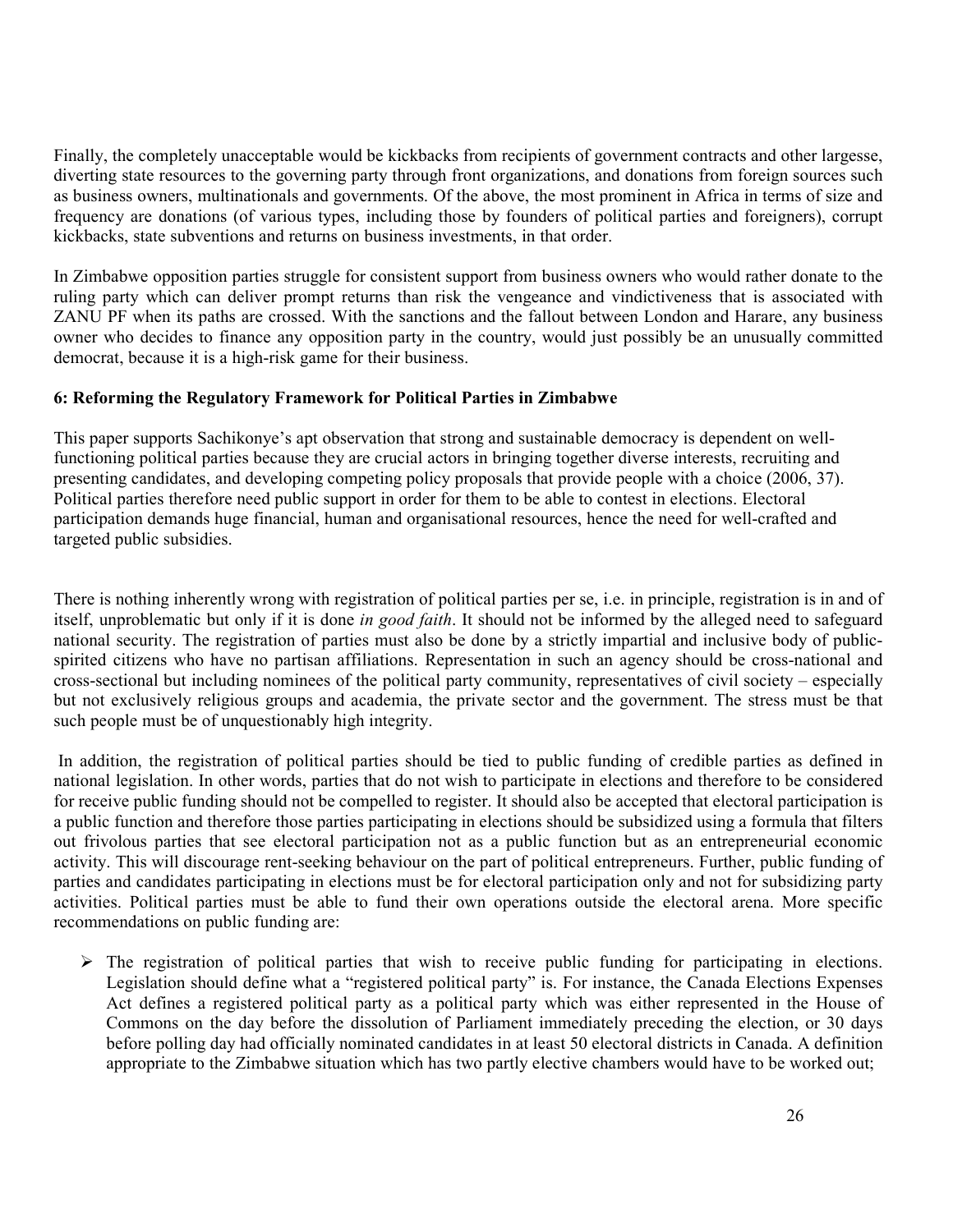- > Legislation will need to be put in place limiting expenditures of parties and candidates in elections and must define election expenses. Election expenses could include the cost of services like media, time and space, personal labour and goods that are donated and have a commercial value up to a certain amount. In some jurisdictions, the formula limiting election expenses is based on the number of voters registered in every constituency in which a party has an official candidate. This will of course demand that the voters roll be accurate and reliable. Volunteer labour cannot be included under election expenses;
- > Candidates should be reimbursed for a portion of their costs but only if they satisfy a defined threshold of votes in their constituency. For instance, if a candidate receives at least 15% of the valid votes cast in his/her constituency and has fulfilled all the requirements stipulated in the relevant legislation, the candidate should be entitled to a reimbursement of part of the expenses as stated in the legislation. The present threshold for returning the deposit paid by candidates could be a starting point;
- > Legislation must require the disclosure of the names of donors to registered parties and candidates if the donation is more than a stipulated amount. A maximum amount of the donation per donor should also be specified. No contributor can donate through a third party. Donations may take the form of money or the provision of goods and services. Parties and candidates must also be required to account publicly for the uses to which they put public and donated funds. All registered political parties will have to be required to file returns itemising their election related expenses and their annual receipts and expenses. Each registered party and candidate must appoint an auditor who is required to report the receipts and expenses and all statements of contributions and expenditures by parties and candidates must be filed with the designated electoral officer and become available for public inspection;
- > An income tax credit system for taxpayers donating to parties or candidates. This will permit a taxpayer to deduct from his/her income tax payable a portion of a political contribution that an individual makes to a registered (but not to an unregistered) political party or to a candidate. For avoidance of doubt, to be eligible for a tax credit, the contribution must be made only to a registered agent of a registered party or to an official agent of a candidate. The amount of the tax credit will vary with the amount of the donation up to a maximum credit stipulated from time to time or from one taxation year to another. The rationale for introducing such a tax credit is that it broadens the basis of financing of the democratic processes without overburdening the treasury. A public consultative process could also determine whether contributions by taxpayers could be made annually to a political party or to a party or candidate only during an election.
- > In line with regulations and best practices elsewhere, foreign donations to political parties and candidates must be prohibited.
- > Stiff penalties must be imposed for infractions of the law governing party financing.

This paper concludes by echoing what Lloyd Sachikonye has recently pointed out, that:

Clearly, the healthy development of parties requires a conducive and 'enabling' institutional framework. To the extent that the present framework is restrictive, it should be made more relaxed and transparent, and not inhibitive to parties. In this respect, restrictive laws on rights of association, assembly, and expression as represented by the POSA, AIPPA should be urgently reviewed. … If the current institutional framework is not reformed, then party development and the wider democratisation process will continue to be adversely affected (2006, xiii).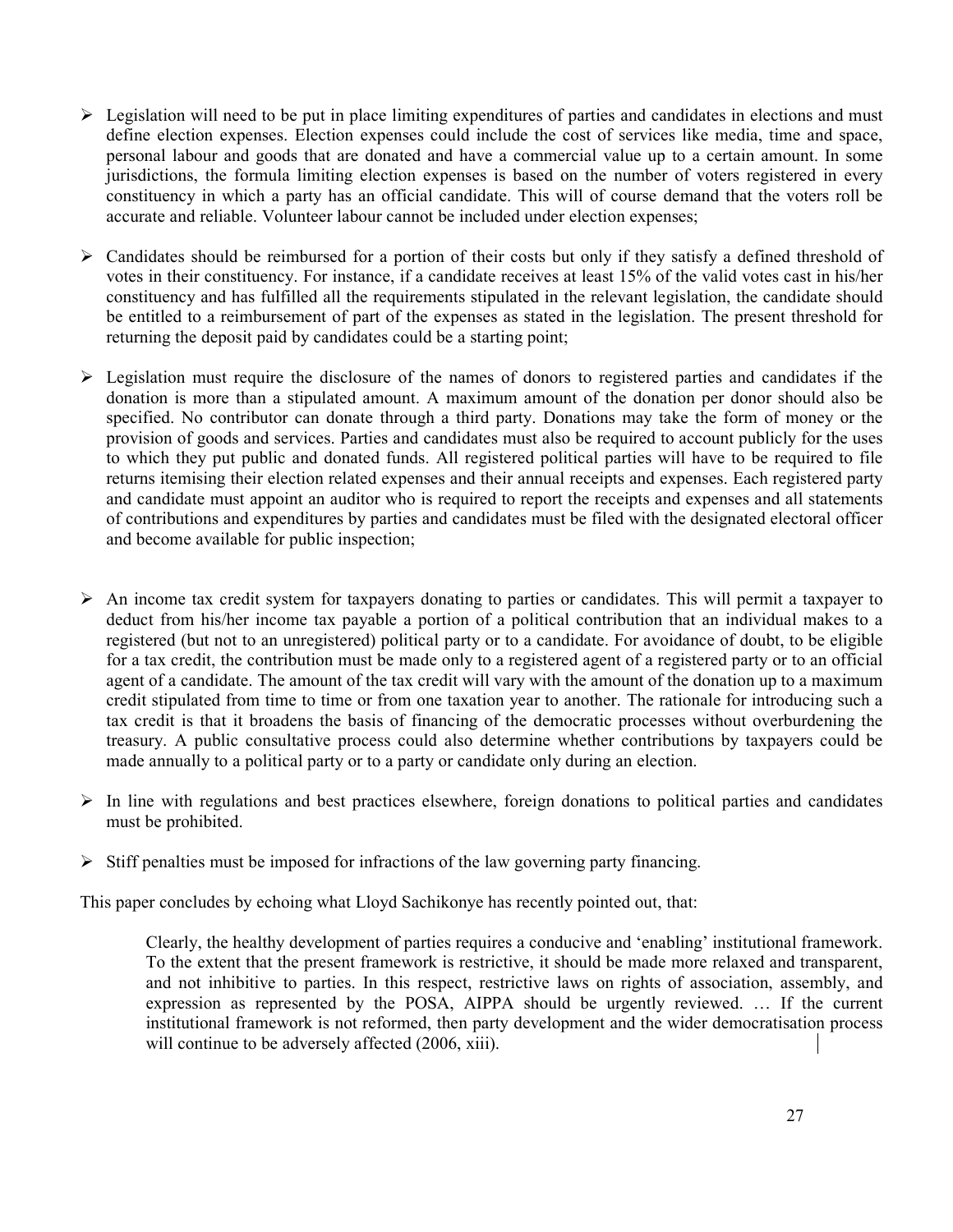The Zimbabwe electoral landscape is crying out for a radical overhaul to level the playing field while making the political game more transparent. The regulatory framework suggested above is an attempt to achieve that.

#### References

Africa Confidential, 38 (24) June 1997, 39 (13) June 1998, 40 (21) 1999.

Bower (1993)

Cowen and Laasko, "An overview of election studies in Africa", Journal of Modern African Studies, 35 (4) 1997.

Currie, D. The Constitution of the Federal Republic of Germany, 1994.

Fall, M. "Financing Political Parties in Senegal", Paper presented at the International IDEA Conference on "Towards Sustainable Democratic Institutions in South Africa", Gaborone, 8- 10 May 2000.

Fernandez, L. "The legal regulation of campaign financing", in Free and Fair Elections, Steytler et al. (eds.) Cape Town: Juta and Co., 1994.

Ghana Chronicle, 3 December 1999

Gyimah-Boadi (2000)

 IDASA, "Party Political Funding, Ethics and the Horns of the Dilemma: Choosing the right system for South Africa" Cape Town and Pretoria, 1997.

Igwe, I. "The Military and Transition to Democratic Rule in Nigeria", in Democracy Africa: Nigerian Perspectives vol. 2, Omoruji et al (eds.) Abuja Centre for Democratic Studies, 1994.

Jonah, K. "Political Parties and a Transition to Democratic Rule in Nigeria", in *Ghana* Transition to Democracy (ed.) K. Ninsin, Dakar: CODESRIA, 1998.

Landes (1983)

Makumbe, J. and Compagnon . Behind the Smokescreen: The Politics of Zimbabwe's 1995 General Elections Harare: University of Zimbabwe Publications, 2000.

Ohman M, Public Funding of Political Parties in African Countries. DC-International Foundation for electoral Studies, 1999.

Pan African News Agency, 22 July 1999.

Parliament of Zimbabwe, Parliamentary Debates, 27 August 1992, 1306.